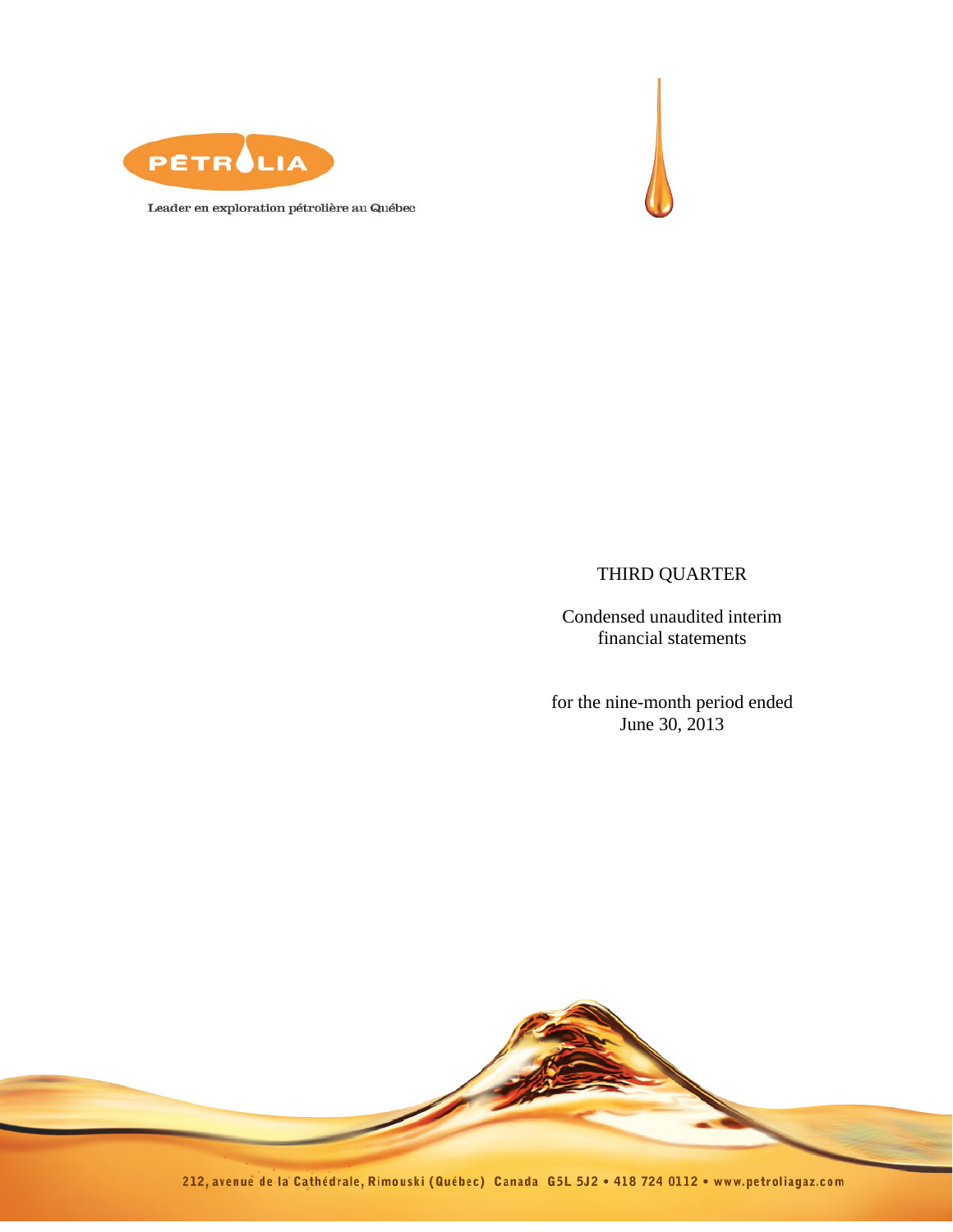

# CONDENSED UNAUDITED INTERIM FINANCIAL STATEMENTS

# FOR THE NINE-MONTH PERIOD ENDED

**JUNE 30, 2013** 

| 2. | BASIS FOR THE PREPARATION OF CONDENSED INTERIM FINANCIAL STATEMENTS  8 |  |
|----|------------------------------------------------------------------------|--|
| 3. |                                                                        |  |
| 4. |                                                                        |  |
| 5. |                                                                        |  |
| 6. |                                                                        |  |
| 7. |                                                                        |  |
| 8. |                                                                        |  |
| 9. |                                                                        |  |
|    |                                                                        |  |
|    |                                                                        |  |
|    |                                                                        |  |
|    |                                                                        |  |
|    |                                                                        |  |
|    |                                                                        |  |
|    | <b>APPENDICES</b>                                                      |  |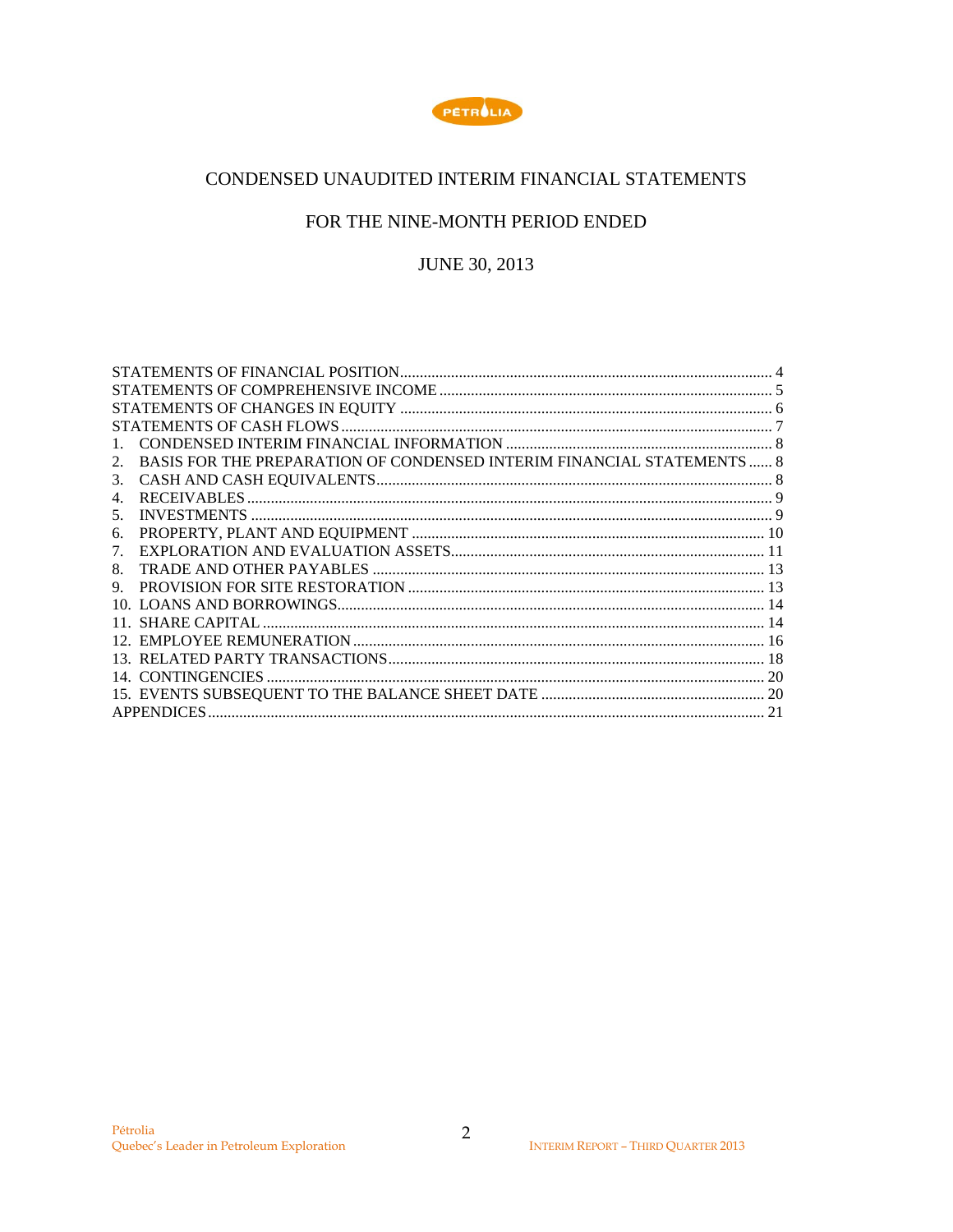

## **CONDENSED UNAUDITED INTERIM FINANCIAL STATEMENTS**

## **FOR THE NINE-MONTH PERIOD ENDED**

**JUNE 30, 2013** 

# **Declaration Concerning the Interim Financial Statements**

Management has prepared Pétrolia Inc.'s condensed interim financial statements, which include the statements of financial position as at June 30, 2013 and September 30, 2012, as well as the statements of comprehensive income, statements of changes in equity and statements of cash flows for the periods ended June 30, 2013 and June 30, 2012. No auditing firm has examined or audited these interim financial statements.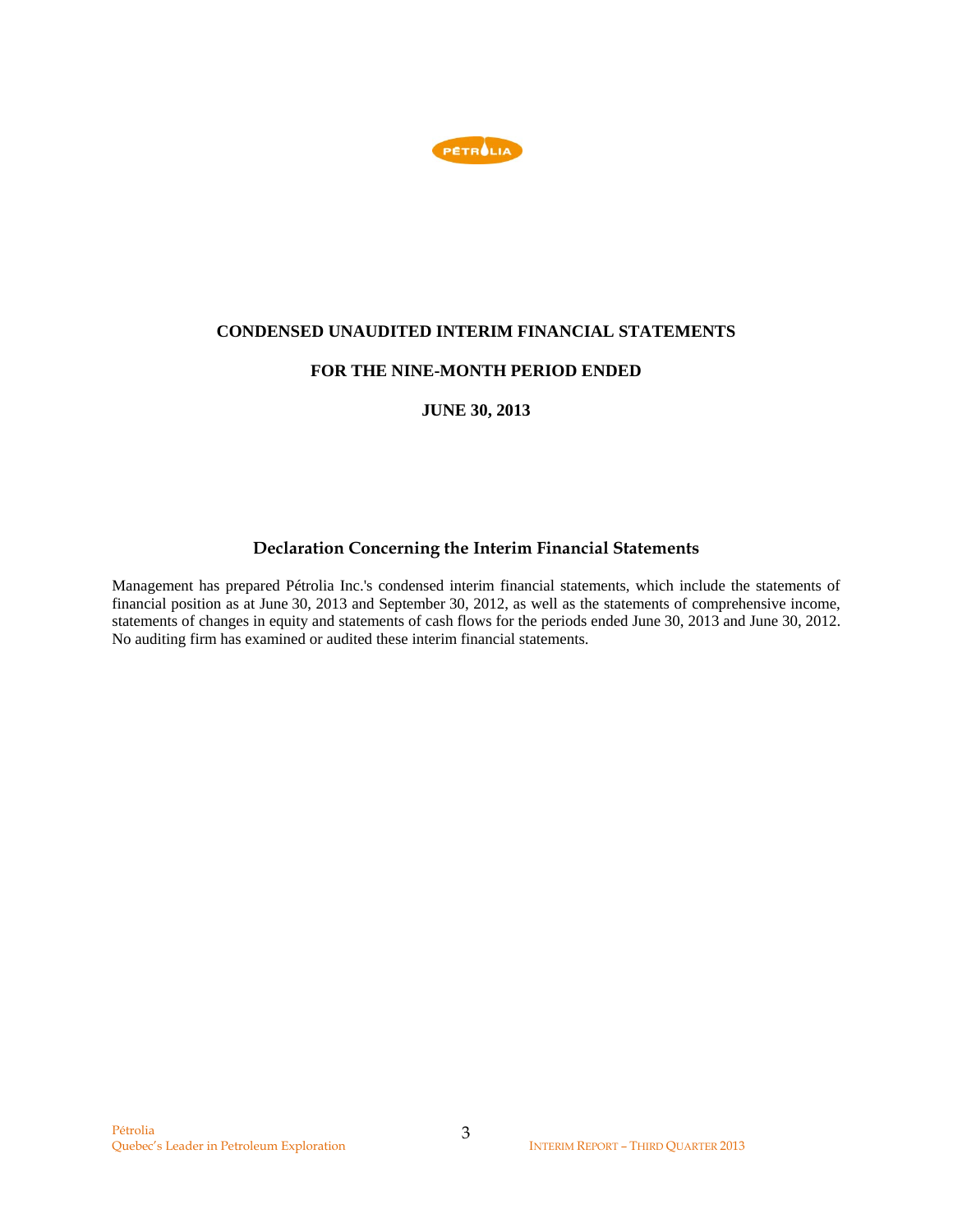

# **STATEMENTS OF FINANCIAL POSITION**

(Unaudited – in Canadian dollars)

|                                                           | As at June 30,<br>2013<br>\$ | As at September 30,<br>2012<br>\$ |
|-----------------------------------------------------------|------------------------------|-----------------------------------|
|                                                           |                              |                                   |
| <b>ASSETS</b>                                             |                              |                                   |
| <b>Current</b>                                            |                              |                                   |
| Cash and cash equivalents (Note 3)                        | 1,205,801                    | 10,242,262                        |
| Receivables (Note 4)                                      | 8,767,242                    | 5,086,302                         |
| Prepaid expenses                                          | 97,282                       | 113,074                           |
| Inventories                                               |                              | 51,470                            |
| Investments cashable during the next fiscal year (Note 5) | 930,000                      | 1,080,000                         |
|                                                           | 11,000,325                   | 16,573,108                        |
| Non-current                                               |                              |                                   |
| Deposit on exploration costs                              |                              | 2,100,000                         |
| Property, plant and equipment (Note 6)                    | 875,346                      | 1,031,975                         |
| Exploration and evaluation assets (Note 7)                | 40,948,878                   | 32,695,097                        |
|                                                           | 41,824,224                   | 35,827,072                        |
|                                                           | 52,824,549                   | 52,400,180                        |
|                                                           |                              |                                   |
| <b>LIABILITIES</b>                                        |                              |                                   |
| <b>Current</b>                                            |                              |                                   |
| Trade and other payables (Note 8)                         | 1,802,918                    | 3,027,306                         |
| Provision for site restoration (Note 9)                   | 98,000                       | 98,000                            |
|                                                           | 1,900,918                    | 3,125,306                         |
| Non-current                                               |                              |                                   |
| Deferred lease inducements                                | 79,919                       | 100,469                           |
| Provision for site restoration (Note 9)                   | 287,938                      | 287,938                           |
| Loans and borrowings (Note 10)                            | 2,179,380                    |                                   |
| Deferred tax liabilities                                  | 710,590                      | 1,224,584                         |
|                                                           | 3,257,827                    | 1,612,991                         |
|                                                           | 5,158,745                    | 4,738,297                         |
|                                                           |                              |                                   |
| <b>EQUITY</b>                                             |                              |                                   |
| Share capital (Note 11)                                   | 52,626,585                   | 51,378,040                        |
| Other components of equity<br>Deficit                     | 3,969,828                    | 3,026,923                         |
|                                                           | (8,930,609)                  | (6,743,080)                       |
|                                                           | 47,665,804                   | 47,661,883                        |
|                                                           | 52,824,549                   | 52,400,180                        |

Contingencies (Note 14)

Supplementary notes are an integral part of the interim financial statements

On behalf of the Board

Director Director

(signed) *André Proulx* (signed) *Charles Boulanger*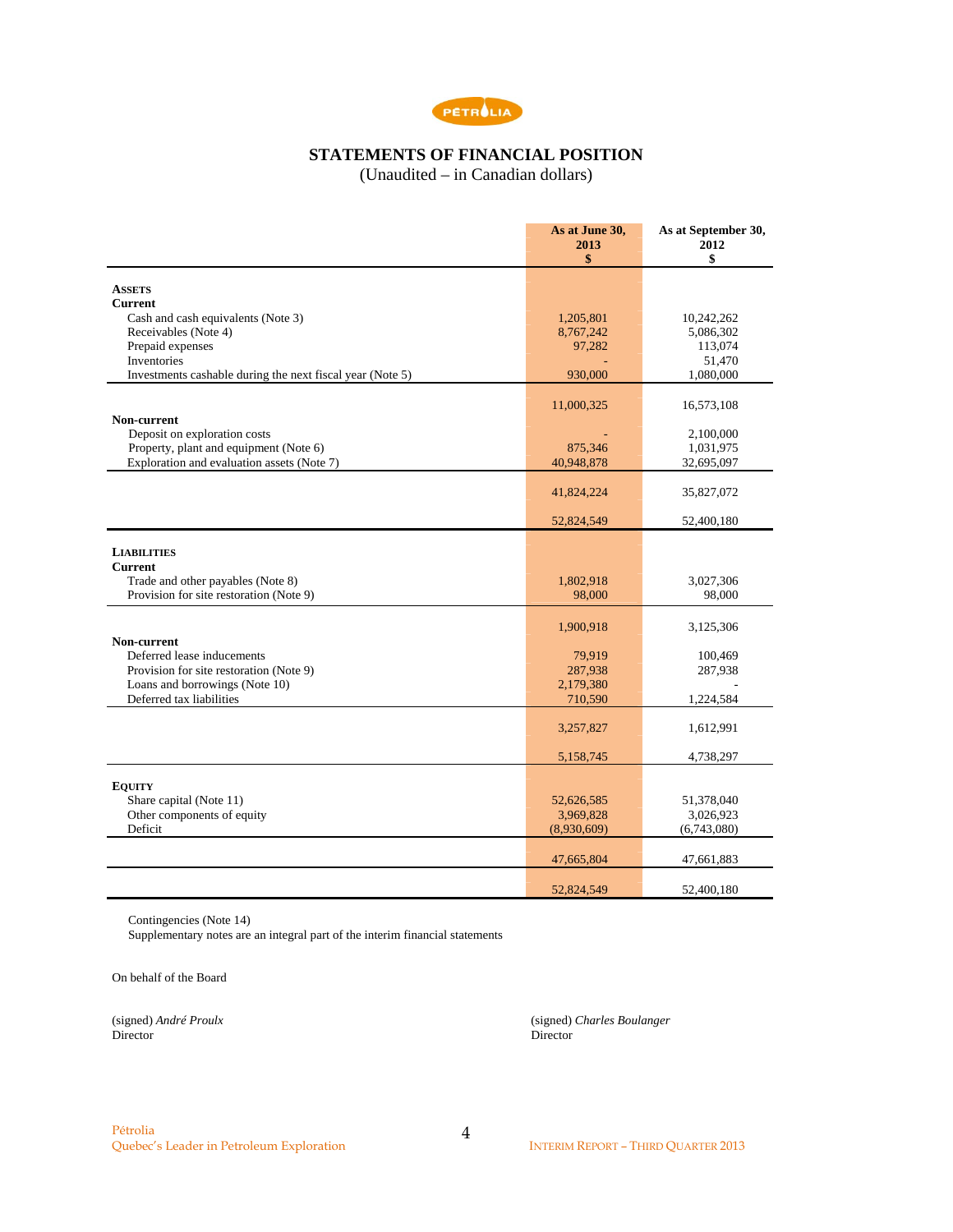

# **STATEMENTS OF COMPREHENSIVE INCOME**

(Unaudited – in Canadian dollars)

|                                                         | For the three months ended |            |             | For the nine months ended |
|---------------------------------------------------------|----------------------------|------------|-------------|---------------------------|
|                                                         |                            | June 30    |             | June 30                   |
|                                                         | 2013                       | 2012       | 2013        | 2012                      |
|                                                         | \$                         | \$         | \$          | \$                        |
|                                                         |                            |            |             |                           |
| <b>INCOME</b>                                           |                            |            |             |                           |
| Rental income                                           | 2.994                      | 3,138      | 9.060       | 9,126                     |
| Project management                                      | 21,894                     | 444        | 46,581      | 22,622                    |
|                                                         |                            |            |             |                           |
|                                                         | 24,888                     | 3,582      | 55,641      | 31,748                    |
|                                                         |                            |            |             |                           |
| <b>ADMINISTRATIVE EXPENSES (Appendix A)</b>             | 679,928                    | 886,728    | 3,076,605   | 2,725,970                 |
| <b>OPERATING EXPENSES (Appendix B)</b>                  |                            | 84,478     |             | 160,190                   |
| FINANCIAL INCOME AND EXPENSES (Appendix C)              | (8,912)                    | (45, 419)  | (74, 184)   | (132, 946)                |
|                                                         |                            |            |             |                           |
|                                                         | 671,016                    | 925,787    | 3,002,421   | 2,753,214                 |
|                                                         |                            |            |             |                           |
| LOSS BEFORE OTHER ITEMS AND INCOME TAXES                | (646, 128)                 | (922, 205) | (2,946,780) | (2,721,466)               |
|                                                         |                            |            |             |                           |
| <b>OTHER ITEMS</b>                                      |                            |            |             |                           |
| Gain (loss) on disposal of interest in certain licences |                            |            |             | (494, 486)                |
| Gain (loss) on disposal of assets                       |                            |            | (3,576)     |                           |
|                                                         |                            |            |             |                           |
| <b>INCOME (LOSS) BEFORE TAXES</b>                       | (646, 128)                 | (922, 205) | (2,950,356) | (3,215,952)               |
|                                                         |                            |            |             |                           |
| Deferred tax expense                                    | (145, 583)                 | (247, 173) | (762, 827)  | (691,048)                 |
|                                                         |                            |            |             |                           |
| NET INCOME (NET LOSS) AND COMPREHENSIVE INCOME FOR      | (500, 545)                 | (675, 032) | (2,187,529) | (2,524,904)               |
| <b>THE PERIOD</b>                                       |                            |            |             |                           |
|                                                         |                            |            |             |                           |
| <b>BASIC NET EARNINGS (NET LOSS) PER SHARE</b>          | (0.007)                    | (0.012)    | (0.033)     | (0.045)                   |
| <b>DILUTED NET EARNINGS (NET LOSS) PER SHARE</b>        | (0.007)                    | (0.012)    | (0.033)     | (0.045)                   |
|                                                         |                            |            |             |                           |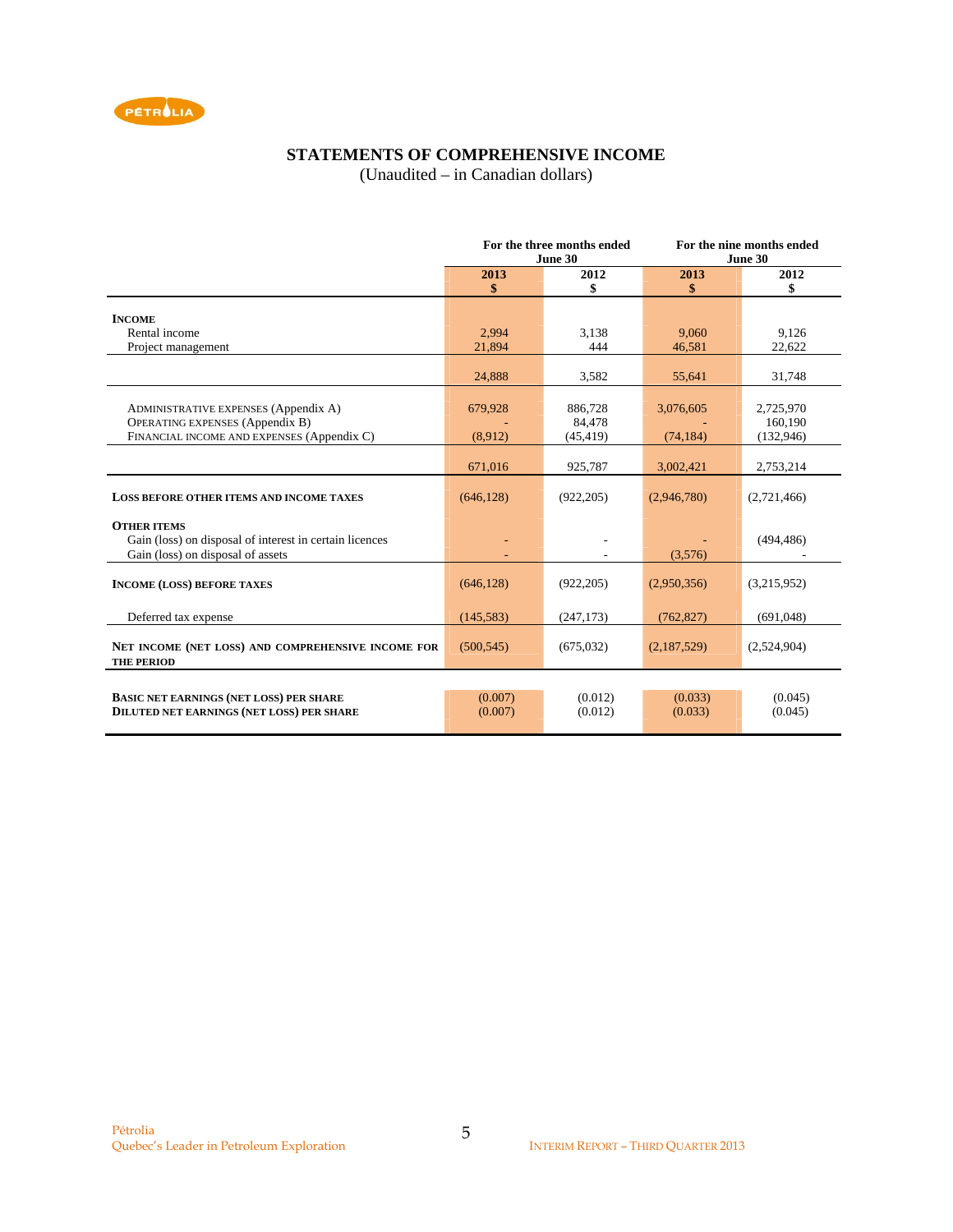

## **STATEMENTS OF CHANGES IN EQUITY**

(Unaudited – in Canadian dollars)

|                                                     | <b>Share</b><br>capital | <b>Contributed</b><br>surplus | <b>Deficit</b>           | <b>Total</b><br>equity |
|-----------------------------------------------------|-------------------------|-------------------------------|--------------------------|------------------------|
|                                                     | \$                      | \$                            | \$                       | \$                     |
| <b>Audited balance at</b><br>September 30, 2011     | 35,432,271              | 2,395,117                     | (3,724,047)              | 34,103,341             |
| Warrants exercised                                  | 1,094,140               |                               |                          | 1,094,140              |
| Exercise of options                                 | 460,208                 | (181, 358)                    |                          | 278,850                |
| Shares issued                                       | 15,000,003              |                               | $\overline{\phantom{0}}$ | 15,000,003             |
| Share issuance costs                                | (521,750)               |                               |                          | (521,750)              |
| Share-based compensation                            |                         | 639,692                       |                          | 639,692                |
| Comprehensive income                                |                         |                               | (2,524,904)              | (2,524,904)            |
| <b>Unaudited balance at</b><br>June 30, 2012        | 51,464,872              | (2,853,451)                   | (6,248,951)              | 48,069,372             |
| <b>Audited balance at</b>                           |                         |                               |                          |                        |
| September 30, 2012                                  | 51,378,040              | 3,026,923                     | (6,743,080)              | 47,661,883             |
| Exercise of options                                 | 478,600                 | (194,200)                     |                          | 284,400                |
| Shares issued                                       | 899,627                 |                               |                          | 899,627                |
| Share issuance costs                                | (129, 682)              |                               |                          | (129, 682)             |
| Share-based payment                                 | $\frac{1}{2}$           | 1,137,105                     | $\overline{\phantom{a}}$ | 1,137,105              |
| Net and comprehensive loss                          |                         | $\blacksquare$                | (2,187,529)              | (2,187,529)            |
| <b>Unaudited balance at</b><br><b>June 30, 2013</b> | 52,626,585              | 3,969,828                     | (8,930,609)              | 47,665,804             |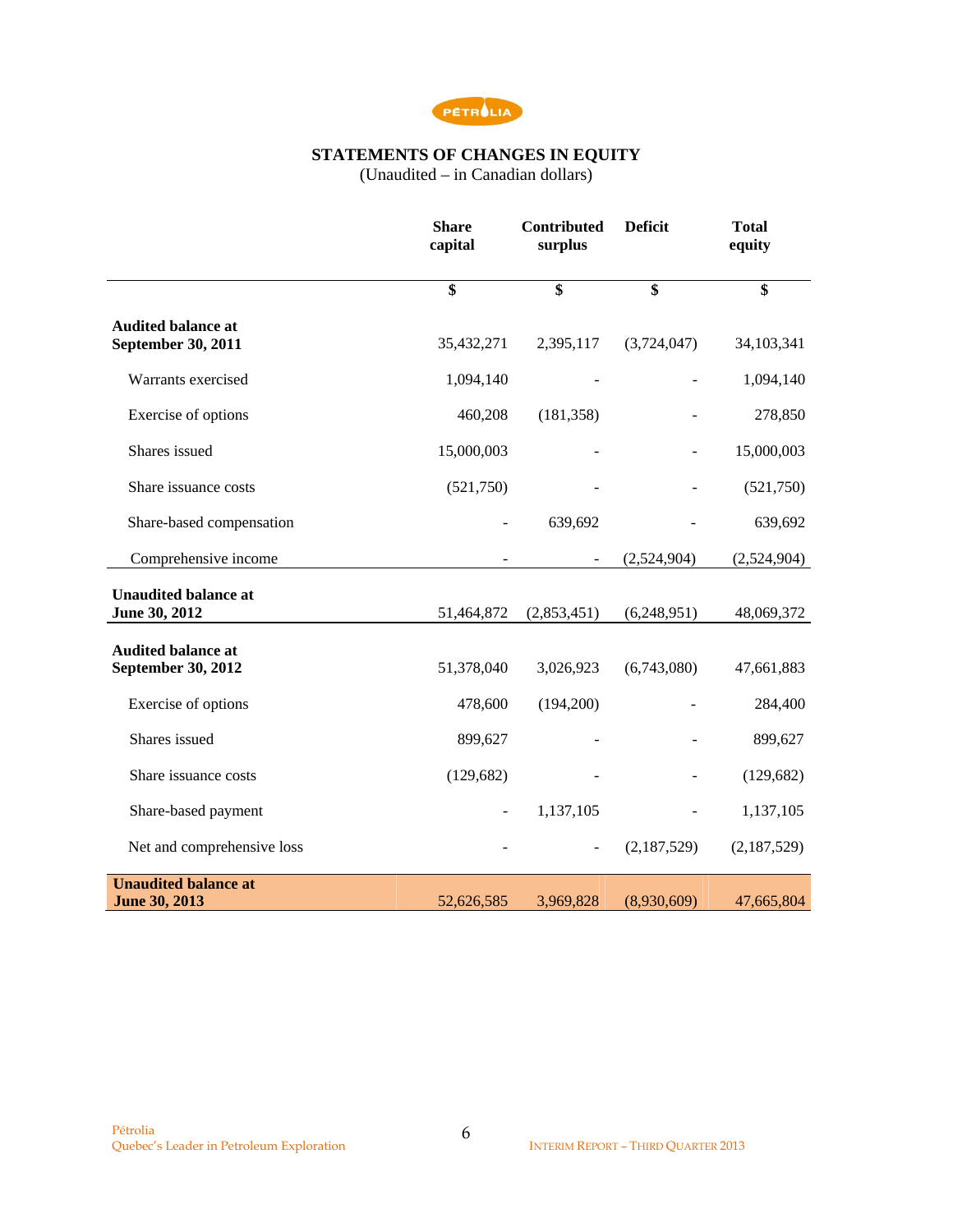

#### **STATEMENTS OF CASH FLOWS**

(Unaudited – in Canadian dollars)

|                                                                  | For the nine months ended<br>June 30 |                          |  |
|------------------------------------------------------------------|--------------------------------------|--------------------------|--|
|                                                                  | 2013<br>\$                           | 2012<br>\$               |  |
| <b>OPERATING ACTIVITIES</b>                                      |                                      |                          |  |
| Net income (net loss)                                            | (2,187,529)                          | (2,524,904)              |  |
| Items not affecting cash:                                        |                                      |                          |  |
| Depreciation of property, plant and equipment                    | 227,599                              | 189,611                  |  |
| Deferred tax expense                                             | (513,994)                            | (691,048)                |  |
| Write-off of assets                                              | 3,576                                |                          |  |
| Share-based payment                                              | 1,027,620                            | 458,334                  |  |
| Depreciation of deferred rental incentives                       | (20, 550)                            | (4,954)                  |  |
|                                                                  | (1,463,278)                          | (2,572,961)              |  |
| Net change in non-cash working capital items:                    |                                      |                          |  |
| Receivables                                                      | 884,251                              | (56, 679)                |  |
| Prepaid expenses                                                 | 15,792                               | 91,332                   |  |
| Inventories                                                      | 51,470                               |                          |  |
| Trade and other payables                                         | (501,969)                            | 153,536                  |  |
|                                                                  | 449,814                              | 188,189                  |  |
| <b>FINANCING ACTIVITIES</b>                                      |                                      |                          |  |
| Issuance of shares                                               | 1,184,026                            | 16,554,348               |  |
| Share issuance costs                                             | (129, 682)                           | (521,750)                |  |
| Increase in loans and borrowings                                 | 2,179,380                            |                          |  |
| Repayment of bank debt                                           |                                      | (2,243,310)              |  |
|                                                                  |                                      |                          |  |
|                                                                  | 3,233,724                            | 13,789,288               |  |
| <b>INVESTING ACTIVITIES</b>                                      |                                      |                          |  |
| Acquisition of property, plant and equipment                     | (75, 546)                            | (129, 560)               |  |
| Acquisition of investments                                       |                                      | (150,000)                |  |
| Disposal of investments                                          | 150,000                              |                          |  |
| Disposal of property, plant and equipment                        | 1,000                                |                          |  |
| Deposit on exploration costs                                     | 2,100,000                            | (1,000,000)              |  |
| Increase in exploration and evaluation assets, net of deductions | (13, 431, 905)                       | 717,572                  |  |
|                                                                  | (11,256,451)                         | (261,988)                |  |
| <b>INCREASE (DECREASE) IN CASH AND CASH EQUIVALENTS</b>          | (9,036,461)                          | 10,842,528               |  |
| CASH AND CASH EQUIVALENTS, BEGINNING OF PERIOD                   | 10,242,262                           | 8,151,034                |  |
| CASH AND CASH EQUIVALENTS, END OF PERIOD                         | 1,205,801                            | 18,993,562               |  |
|                                                                  |                                      |                          |  |
| <b>CASH AND CASH EQUIVALENTS</b>                                 |                                      |                          |  |
| ARE MADE UP OF THE FOLLOWING:<br>Cash                            |                                      |                          |  |
| Guaranteed investment certificates (redeemable at any time)      | 751,470<br>454,331                   | 337,411                  |  |
| Money market fund                                                |                                      | 5,354,331                |  |
|                                                                  |                                      | 13,301,820<br>18,993,562 |  |
|                                                                  | 1,205,801                            |                          |  |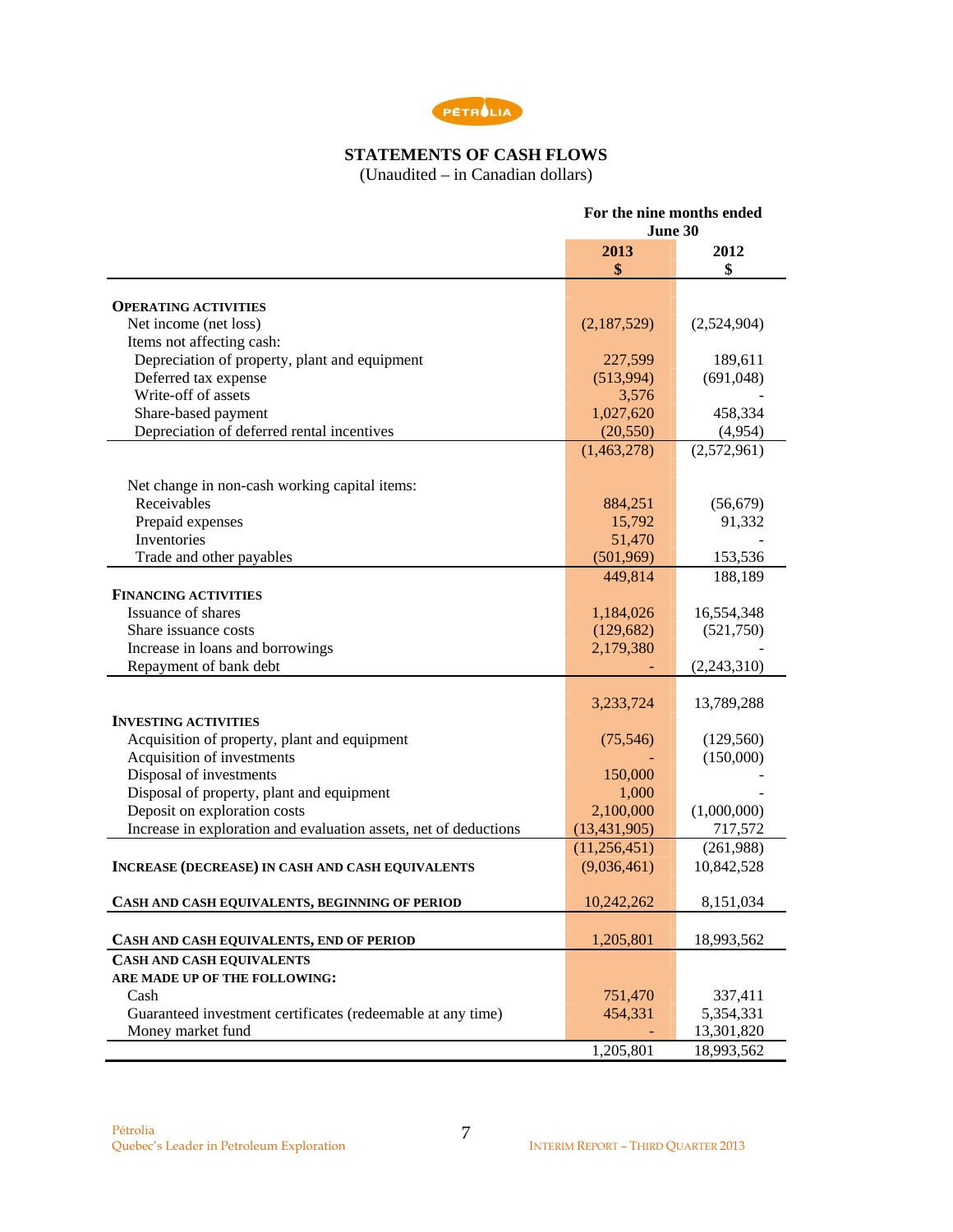## **1. CONDENSED INTERIM FINANCIAL INFORMATION**

The financial information as at June 30, 2013 and for the periods ended June 30, 2013 and 2012 is not audited. However, it is management's opinion that all adjustments required to give a faithful picture of the results for these periods have been included. The adjustments made were of a normal recurring nature. The interim operating results do not necessarily reflect the operating results anticipated for the full fiscal year.

## **2. BASIS FOR THE PREPARATION OF CONDENSED INTERIM FINANCIAL STATEMENTS**

These unaudited condensed interim financial statements were prepared in accordance with International Financial Reporting Standards ("IFRS") published by the International Accounting Standards Board ("IASB") that apply to the preparation of interim financial statements, including IAS 34, "Interim Financial Reporting." The unaudited condensed interim financial statements should be read in conjunction with the annual financial statements for the fiscal year ended September 30, 2012, which were prepared in accordance with the IFRS published by the IASB.

All amounts are expressed in Canadian dollars.

## **3. CASH AND CASH EQUIVALENTS**

Cash and cash equivalents include the following items:

|                                                                                  | As at June 30,     | As at<br>September 30,                |
|----------------------------------------------------------------------------------|--------------------|---------------------------------------|
|                                                                                  | 2013               | 2012                                  |
|                                                                                  | \$                 |                                       |
| Cash (bank overdraft)<br>Guaranteed investment certificates<br>Money market fund | 751,470<br>454,331 | (1,872,572)<br>4,254,331<br>7,860,503 |
| Less: cash held for exploration $(1)$                                            | ۰                  |                                       |
| Cash and cash equivalents                                                        | 1,205,801          | 10,242,262                            |

(1) Cash held for exploration represents proceeds from financing not yet incurred related to flow-through shares. According to restrictions imposed under financing arrangements, the Company must allocate these funds to the exploration of oil properties.

On June 30, 2013, cash and cash equivalents included guaranteed investment certificates with interest between 1.25% and 1.75% (1.75% and 2.4% on September 30, 2012), expiring between December 22, 2013 and May 8, 2013. These instruments are cashable at any time without penalty.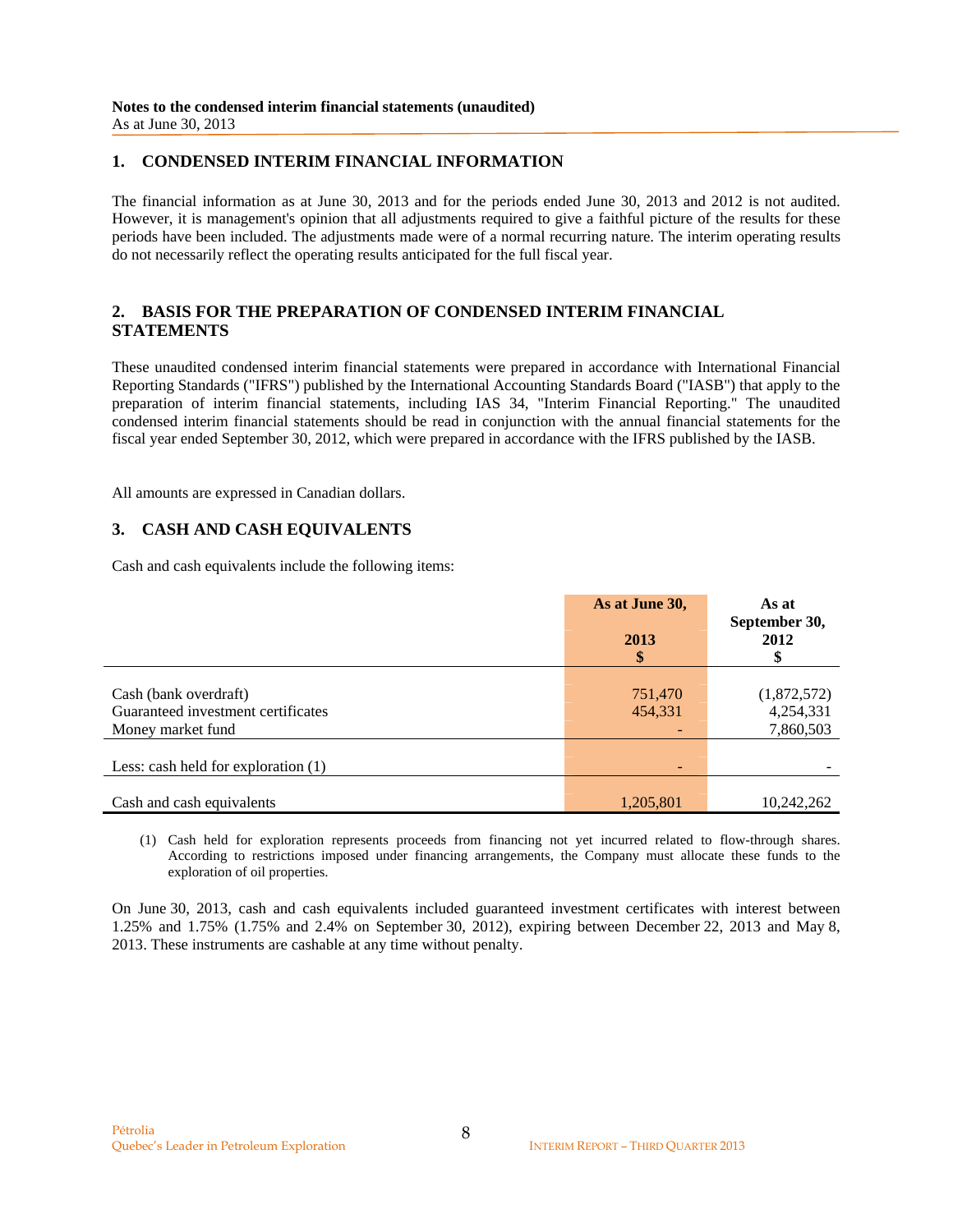## **4. RECEIVABLES**

|                        | As at June 30<br>2013 | As at September 30,<br>2012 |
|------------------------|-----------------------|-----------------------------|
|                        | \$                    | \$                          |
|                        |                       |                             |
| Partner                | 1,890,572             | 510,256                     |
| Consumer tax credits   | 37,798                | 1,056,880                   |
| Tax credits receivable | 6,593,832             | 3,408,957                   |
| Interest receivable    | 15,502                | 94,949                      |
| Loans to officers      | 120,000               |                             |
| Other                  | 109,538               | 15,260                      |
|                        |                       |                             |
|                        | 8,767,242             | 5,086,302                   |
|                        |                       |                             |

Tax credits relate to claims that have not yet been examined by tax authorities.

All amounts show short-term maturities. Their net carrying value corresponds to a reasonable approximation of their fair value.

# **5. INVESTMENTS**

|                                                                                               | As at June 30,<br>2013<br>\$ | As at March 31,<br>2012 |
|-----------------------------------------------------------------------------------------------|------------------------------|-------------------------|
| Guaranteed investment certificate, 2.40%, cashable at any time and<br>expiring December 2012  |                              | 1,080,000               |
| Guaranteed investment certificate, 1.252%, cashable at any time and<br>expiring December 2013 | 930,000                      |                         |
|                                                                                               | 930,000                      | 1,080,000               |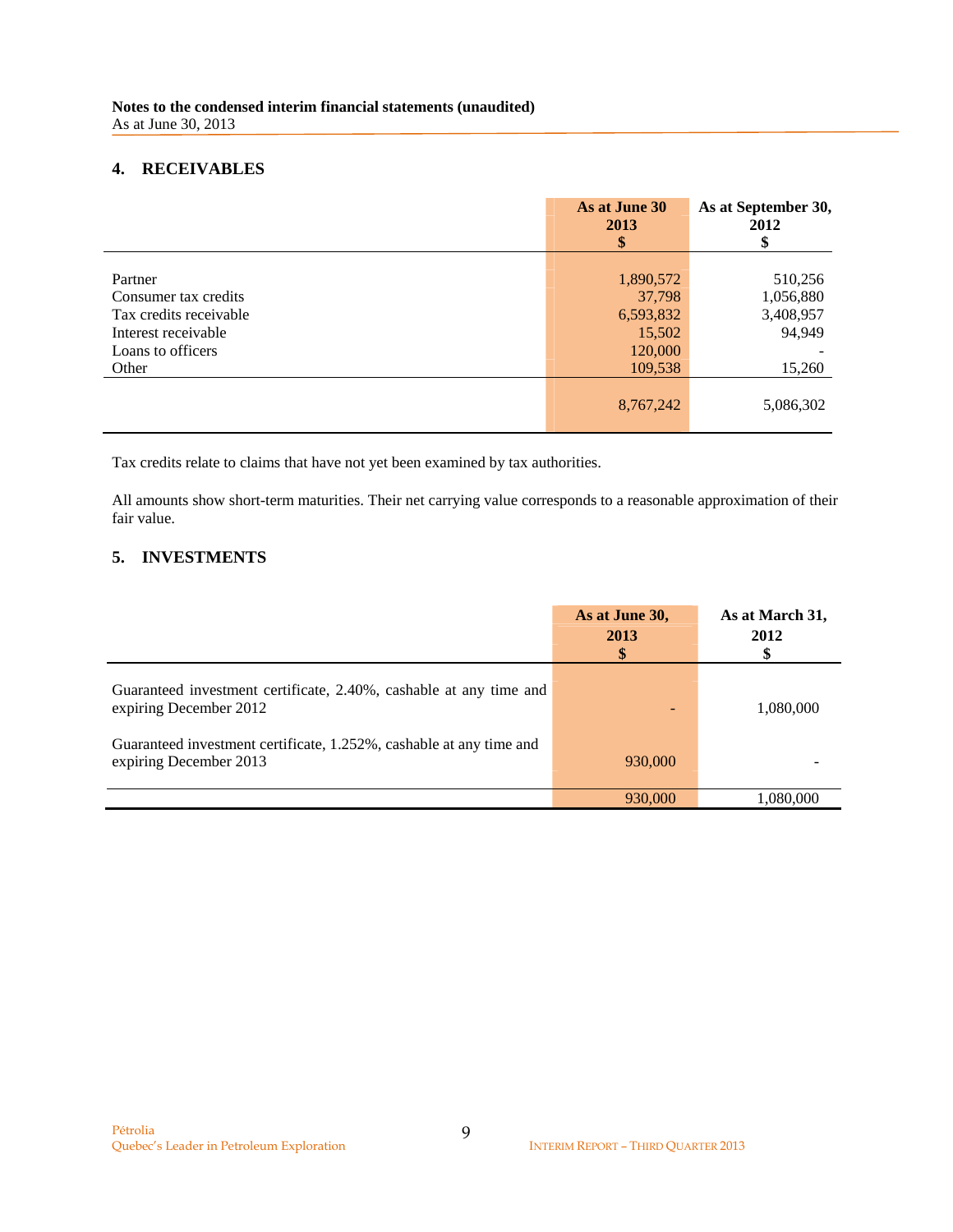# **6. PROPERTY, PLANT AND EQUIPMENT**

|                                             | Leasehold<br>improvements | Office<br>equipment | Rolling<br>stock | Reservoirs<br>and<br>construction<br>facilities | <b>Sites</b>   | Total     |
|---------------------------------------------|---------------------------|---------------------|------------------|-------------------------------------------------|----------------|-----------|
|                                             | \$                        | \$                  | \$               | \$                                              | \$             | \$        |
| Cost                                        |                           |                     |                  |                                                 |                |           |
| Balance as at October 1, 2012               | 577,483                   | 294,443             | 244,486          | 434,516                                         | 75,434         | 1,626,362 |
| <b>Additions</b>                            |                           | 1,075               |                  | 74,472                                          |                | 75,547    |
| Disposal                                    |                           |                     | 46,935           |                                                 |                | 46,935    |
| Balance as at June 30, 2013                 | 577,483                   | 295,518             | 197,551          | 508,988                                         | 75,434         | 1,654,974 |
|                                             |                           |                     |                  |                                                 |                |           |
| <b>Accumulated depreciation</b>             |                           |                     |                  |                                                 |                |           |
| Balance as at October 1, 2012               | 224,947                   | 139,817             | 182,832          | 46,795                                          |                | 594,391   |
| Retirement                                  |                           |                     | 42,358           |                                                 |                | 42,358    |
| Depreciation                                | 118,523                   | 27,311              | 12,931           | 68,830                                          |                | 227,596   |
| Balance as at June 30, 2013                 | 343,470                   | 167,128             | 153,405          | 115,625                                         | $\overline{a}$ | 779,629   |
| Book value as at June 30, 2013              | 234,013                   | 128,390             | 44,146           | 393,363                                         | 75,434         | 875,346   |
| Book value as at September 30, 2012         | 352,537                   | 154,626             | 61,656           | 387,722                                         | 75,434         | 1,031,975 |
|                                             | Leasehold<br>improvements | Office<br>equipment | Rolling<br>stock | Reservoirs                                      | <b>Sites</b>   | Total     |
|                                             | \$                        | \$                  | \$               | \$                                              | \$             | \$        |
| Cost                                        |                           |                     |                  |                                                 |                |           |
| Balance as at October 1, 2011               | 565,179                   | 266,809             | 236,187          | 115,739                                         | 75,434         | 1,259,348 |
| <b>Additions</b>                            | 12,304                    | 22,069              | 8,301            | 243,417                                         |                | 286,091   |
| Disposal                                    |                           |                     |                  |                                                 |                |           |
| Balance as at June 30, 2012                 | 577,483                   | 288,878             | 244,488          | 359,156                                         | 75,434         | 1,545,439 |
|                                             |                           |                     |                  |                                                 |                |           |
| <b>Accumulated depreciation</b>             |                           |                     |                  |                                                 |                |           |
| Balance as at October 1, 2011<br>Retirement | 65,807                    | 96,046              | 157,594          | 8,122                                           |                | 327,569   |
|                                             |                           | 32,076              | 18,721           | 19,183                                          |                |           |
| Depreciation                                | 119,631                   |                     |                  |                                                 | ٠              | 189,611   |
| Balance as at June 30, 2012                 | 185,438                   | 128,122             | 176,315          | 27,305                                          | $\overline{a}$ | 517,180   |
| Book value as at June 30, 2012              | 392,045                   | 160,756             | 68,173           | 331,851                                         | 75,434         | 1,028,259 |

| Book value as at September 30, 2011 | 499.372 | 170.763 | 78.593 107.617 | 75,434 931,779 |  |
|-------------------------------------|---------|---------|----------------|----------------|--|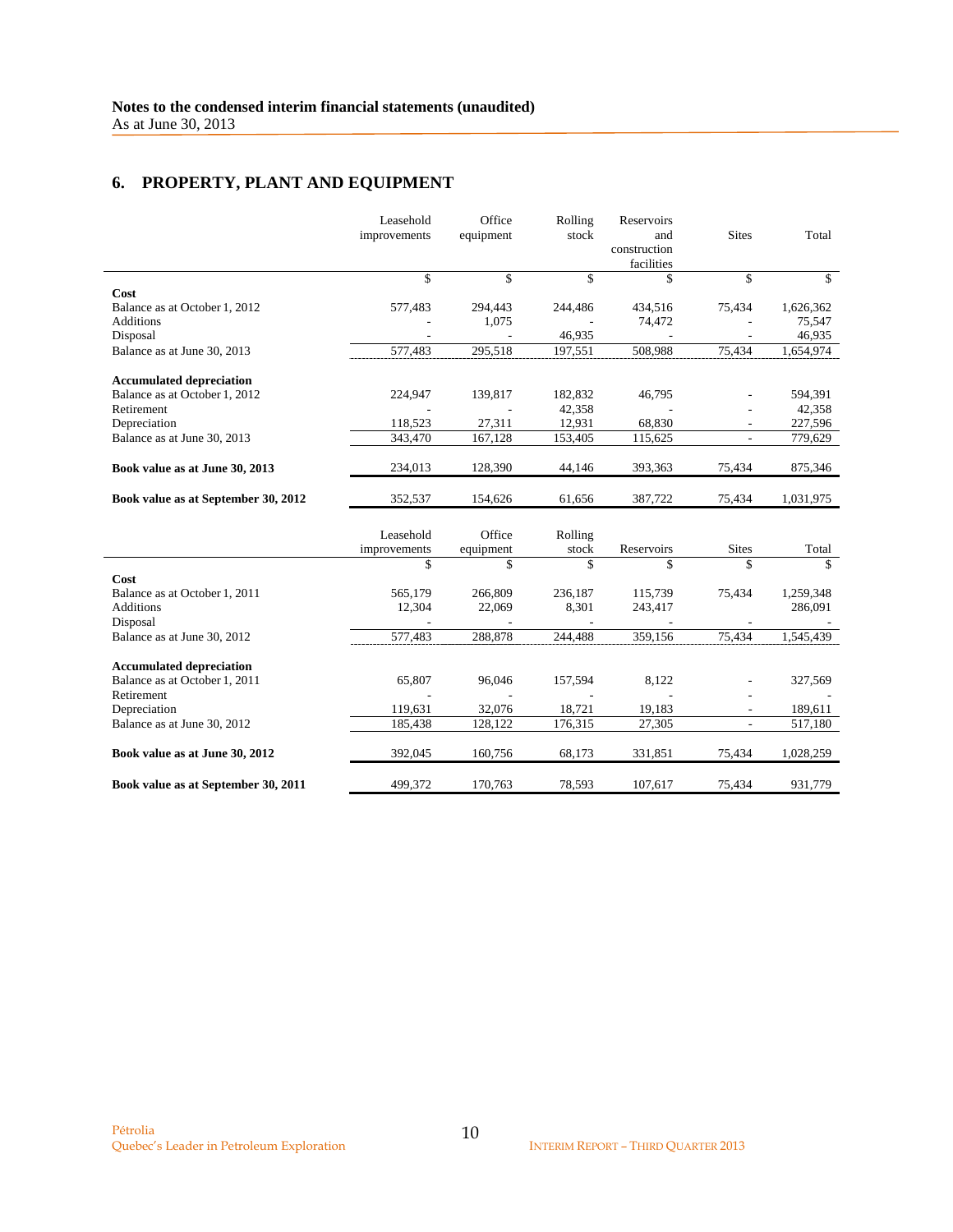# **7. EXPLORATION AND EVALUATION ASSETS**

#### **Oil and gas properties**

|                                      | September 30,<br>2012 | Write-off                | <b>Additions</b> | June 30<br>2013 |
|--------------------------------------|-----------------------|--------------------------|------------------|-----------------|
|                                      |                       |                          |                  |                 |
| <b>Ouebec</b>                        |                       |                          |                  |                 |
| Anticosti <sup>1</sup>               | 340,875               |                          | 7.745            | 348,620         |
| Gastonguay                           | 690,300               |                          |                  | 690,300         |
| Gaspésia - Edgar - Marcel - Tremblay | 426,950               | $\overline{\phantom{a}}$ | ۰                | 426,950         |
| Gaspé $1$                            | 3,290,457             |                          | 139,771          | 3,430,228       |
| <b>New Brunswick</b>                 |                       |                          |                  |                 |
| Dalhousie                            | 139,526               |                          |                  | 139,526         |
| Oil and gas property totals          | 4,888,108             |                          | 147.516          | 5,035,624       |

#### **Exploration expenses**

|                                         | September 30, |           |                  | <b>June 30,</b> |
|-----------------------------------------|---------------|-----------|------------------|-----------------|
|                                         | 2012          | Write-off | <b>Additions</b> | 2013            |
|                                         | \$            | \$        | \$               | \$              |
|                                         |               |           |                  |                 |
| <b>Ouebec</b>                           |               |           |                  |                 |
| Anticosti                               | 7,466,997     |           | 1,423,109        | 8,890,106       |
| Gastonguay                              | 75,037        |           | 95               | 75,132          |
| Gaspésia – Edgar – Marcel – Tremblay    | 3,770,234     |           | 9,250            | 3,779,484       |
| Gaspé                                   | 2,662,493     |           | 134,468          | 2,796,961       |
| Bourque project                         | 11,168,542    |           | 10,024,619       | 21,193,161      |
| Haldimand project                       | 13,343,595    |           | 2,582,037        | 15,925,632      |
| Tar Point 1 project                     | 5,284,223     |           | 13,435           | 5,297,658       |
| <b>New Brunswick</b>                    |               |           |                  |                 |
| Dalhousie                               | 861,716       |           | 460              | 862,176         |
|                                         | 44,632,837    |           | 14, 187, 473     | 58,820,310      |
|                                         |               |           |                  |                 |
| Less:                                   |               |           |                  |                 |
| Exploration subsidies and               |               |           |                  |                 |
| partner contributions:                  |               |           |                  |                 |
| Anticosti                               | 3,012,402     |           | 786,054          | 3,798,456       |
| Gastonguay                              | 18,909        |           | 19               | 18,928          |
| Gaspésia – Edgar – Marcel – Tremblay    | 423,091       |           | 2,321            | 425,412         |
| Gaspé                                   | 644,933       |           | 41,681           | 686,614         |
| Bourque project                         | 5,684,276     |           | 3,166,133        | 8,850,409       |
| Haldimand project                       | 5,699,488     |           | 2,033,696        | 7,733,184       |
| Tar Point 1 project                     | 1,089,615     |           | 1,700            | 1,091,315       |
| Dalhousie                               | 6,922         |           |                  | 6,922           |
|                                         | 16,579,636    |           | 6.031.604        | 22,611,240      |
| Income from evaluation of oil reserves: |               |           |                  |                 |
| Gaspé                                   |               |           |                  |                 |
| Haldimand project                       | 246,212       |           | 49,604           | 295,816         |
|                                         |               |           |                  |                 |
| Total exploration expenses              | 27,806,989    |           | 8,106,265        | 35,913,254      |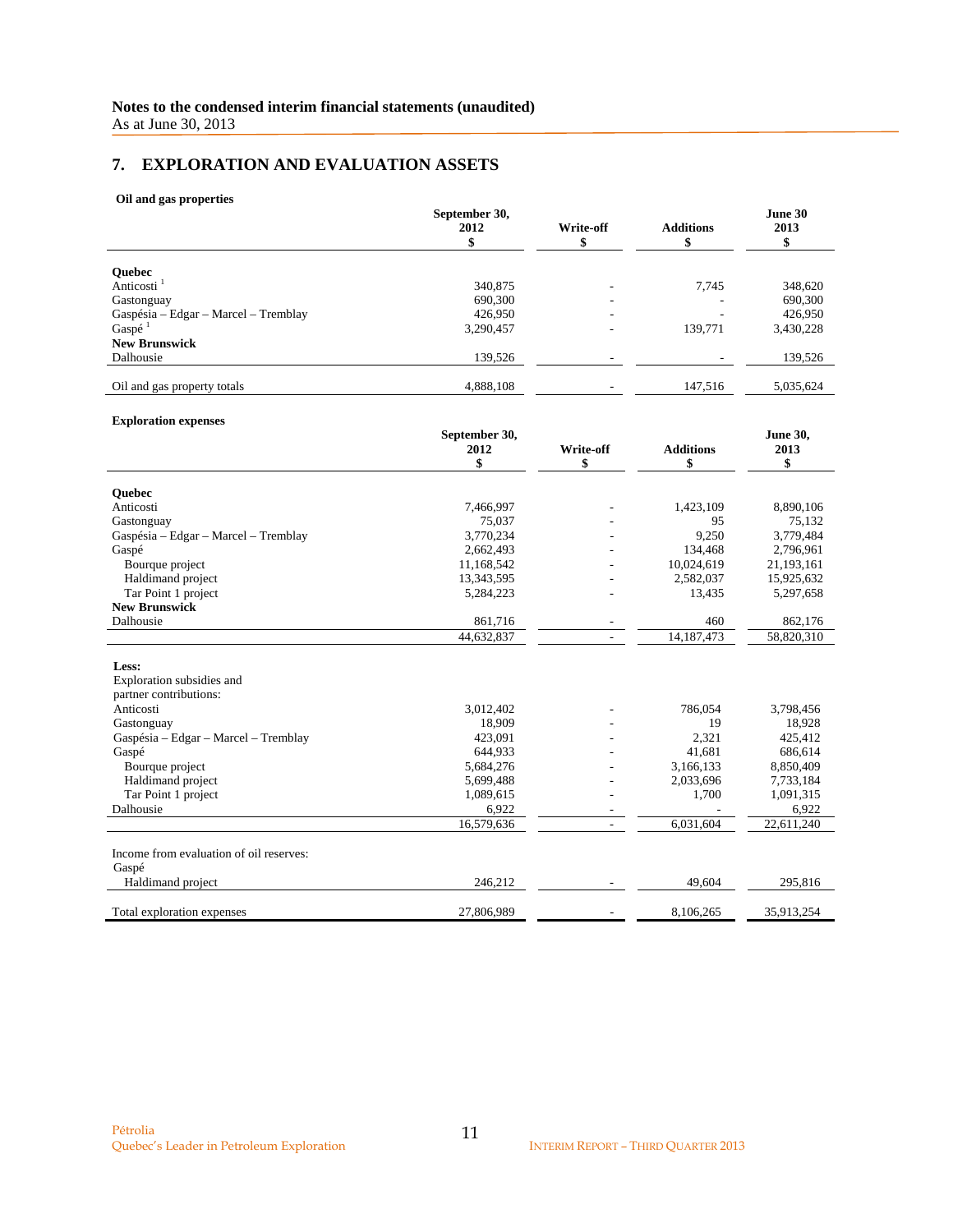# **Notes to the condensed interim financial statements (unaudited)**

As at June 30, 2013

| Summary as at June 30, 2013       | September 30,<br>2012 | Write-off | <b>Additions</b> | June 30<br>2013 |
|-----------------------------------|-----------------------|-----------|------------------|-----------------|
| Properties                        | 4,888,108             |           | 147.516          | 5,035,624       |
| <b>Exploration</b> expenses       | 27,806,989            | -         | 8,106,265        | 35,913,254      |
| Exploration and evaluation assets | 32,695,097            |           | 8,253,781        | 40,948,878      |

(1) Properties with the reference (1) are subject to royalties should they become productive. To date, the Company has satisfied all required obligations and lists only its future or potential obligations and special transactions of the year below.

#### **Gaspé properties**

In May 2008, Pétrolia acquired a 100% interest in a  $6.043$ -km<sup>2</sup> surface area of these properties (excluding the Haldimand property), subject to a royalty of 0.5% to 2.5% on the future production of hydrocarbons. In June 2010, the Company carried out an asset exchange, increasing its interest to 100% in all Gaspé leases, a 150-km<sup>2</sup> territory, with the exception of a 9-km<sup>2</sup> zone in which it holds a 64% interest (Haldimand property). On December 20, 2010, the Company signed definitive agreements for the sale of 50% of its interests in the Haldimand discovery as well as in 13 leases surrounding this discovery to Québénergie Inc. (subsidiary of Investcan) for the sum of \$15,190,000. A sum of \$6,690,000 was paid in cash and \$8,500,000 in exploration work was paid out by Québénergie Inc. over the next two years.

#### **Haldimand property**

On May 6, 2008, a second agreement defined a development area of 9 km<sup>2</sup> around Pétrolia's Haldimand No. 1 well in which the Company held a 45% interest, Junex 45% and Gastem 10%. Some of the licences to these properties are subject to royalty payments of 5%. Under an amendment to the original agreement signed July 22, 2009, Pétrolia became the operator of the entire 9-km<sup>2</sup> development area. On October 1, 2009, Pétrolia acquired all of Gastem's interest. Following its decision not to participate in the drilling of a second well, Junex saw its ownership interest decrease by 9%. After signing definitive agreements to sell 50% of the interests in the Haldimand discovery, Haldimand's ownership was as follows: Pétrolia – 32%, Québénergie – 32% and Junex – 36%.

On December 20, 2011, Pétrolia and Québénergie paid \$3.1 million to buy all of Junex's interests in this deposit. The agreement releases Junex from the production penalties to which it was exposed by failing to participate in recent work on the properties. Following this transaction, Pétrolia and Québénergie now own an equal share in the deposit and surrounding properties.

## **Bourque property**

In May 2012, Pétrolia made a private placement totalling \$15.75M, with most of the funds to be used for the drilling of two wells on the Bourque property.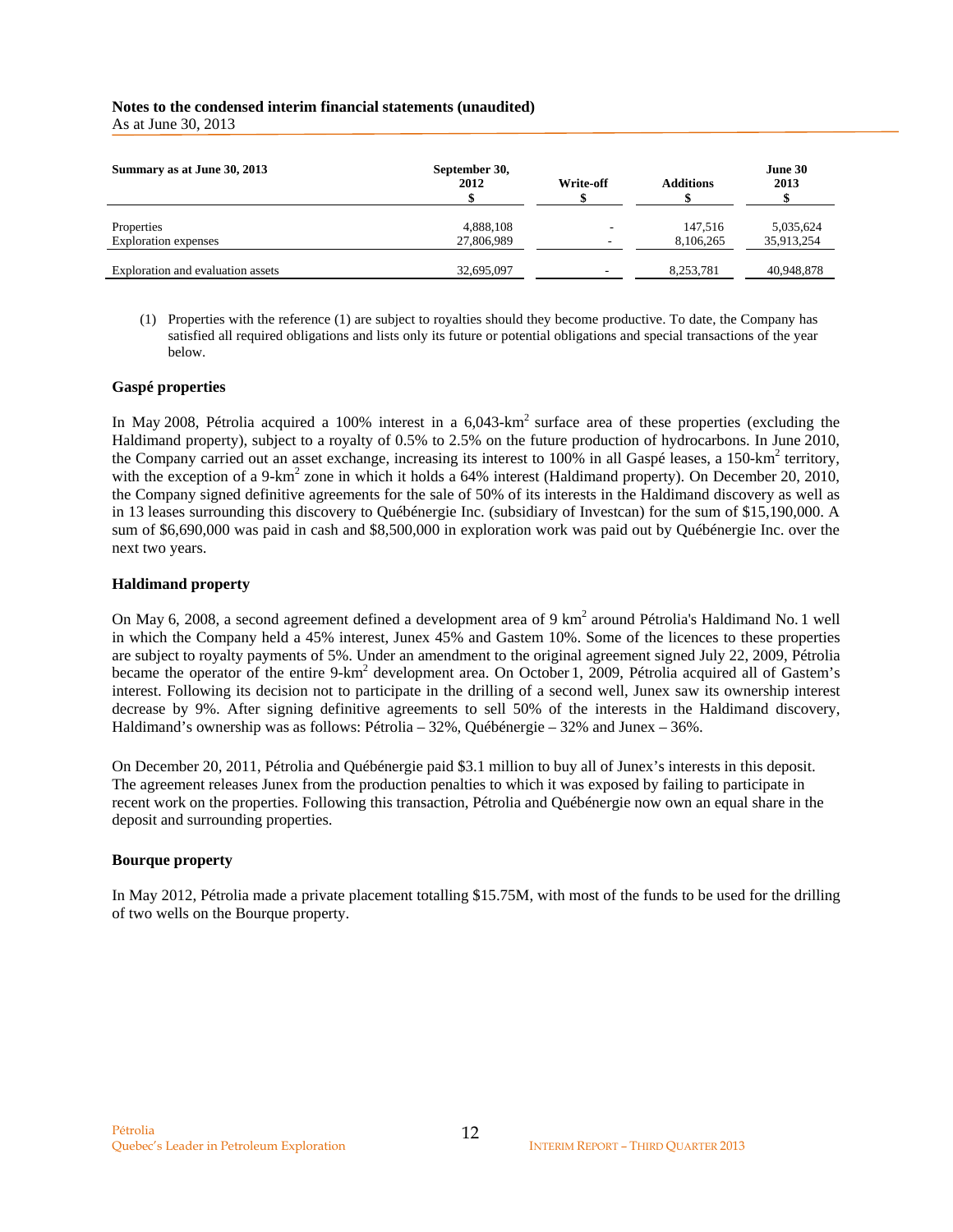#### **Anticosti property**

The Company acquired all of Hydro-Québec's rights on Anticosti Island in return for an overriding royalty on future oil production. Under this agreement, Pétrolia shares a 25% interest with Corridor Resources Inc. in six licences and 50% in 29 exploration licences on the island and acts as an operator for most of them. In June 2010, the Company participated in the drilling of three exploration wells and extracted a core sample to evaluate the Macasty Formation's potential as a source rock reservoir. Once it obtains the results of the core sample analysis, the Company plans to undertake development work in order to better estimate the oil potential of Anticosti Island.

## **8. TRADE AND OTHER PAYABLES**

|                                            | As at June 30 | As at         |
|--------------------------------------------|---------------|---------------|
|                                            |               | September 30, |
|                                            | 2013          | 2012          |
|                                            |               |               |
|                                            |               |               |
| Payables and accrued liabilities           | 1,296,741     | 2,449,192     |
| Salaries, vacation pay and directors' fees | 198,677       | 270,614       |
| Security deposits from partners            | 307,500       | 307,500       |
|                                            |               |               |
|                                            | 1,802,918     | 3,027,306     |

# **9. PROVISION FOR SITE RESTORATION**

Management calculates the total provisions for future site restoration based on the estimated cost to abandon and reclaim its net ownership interest in all wells and facilities and the estimated timing of the costs to be incurred in future periods.

At June 30, 2013, the future estimated total required to settle obligations related to site restoration, indexed at 3.5%, was \$385,938. The Company anticipates that an instalment of \$98,000 of this obligation will be settled during the fiscal year. The total future amount was discounted using the weighted average rate of 5.25%, according to a payment schedule ranging from 1 to 30 years. The total undiscounted amount of the estimated cash flow required to settle this obligation is \$385,938.

The following table presents the reconciliation of the provision for site restoration:

| As at<br><b>June 30,</b><br>2013 | As at<br>September 30,<br>2012          |
|----------------------------------|-----------------------------------------|
| \$                               | \$                                      |
| 385,938                          | 369,178<br>41,992<br>12,268<br>(37,500) |
| 385,938                          | 385,938                                 |
| 98,000                           | 98,000<br>287,938                       |
|                                  | 287,938                                 |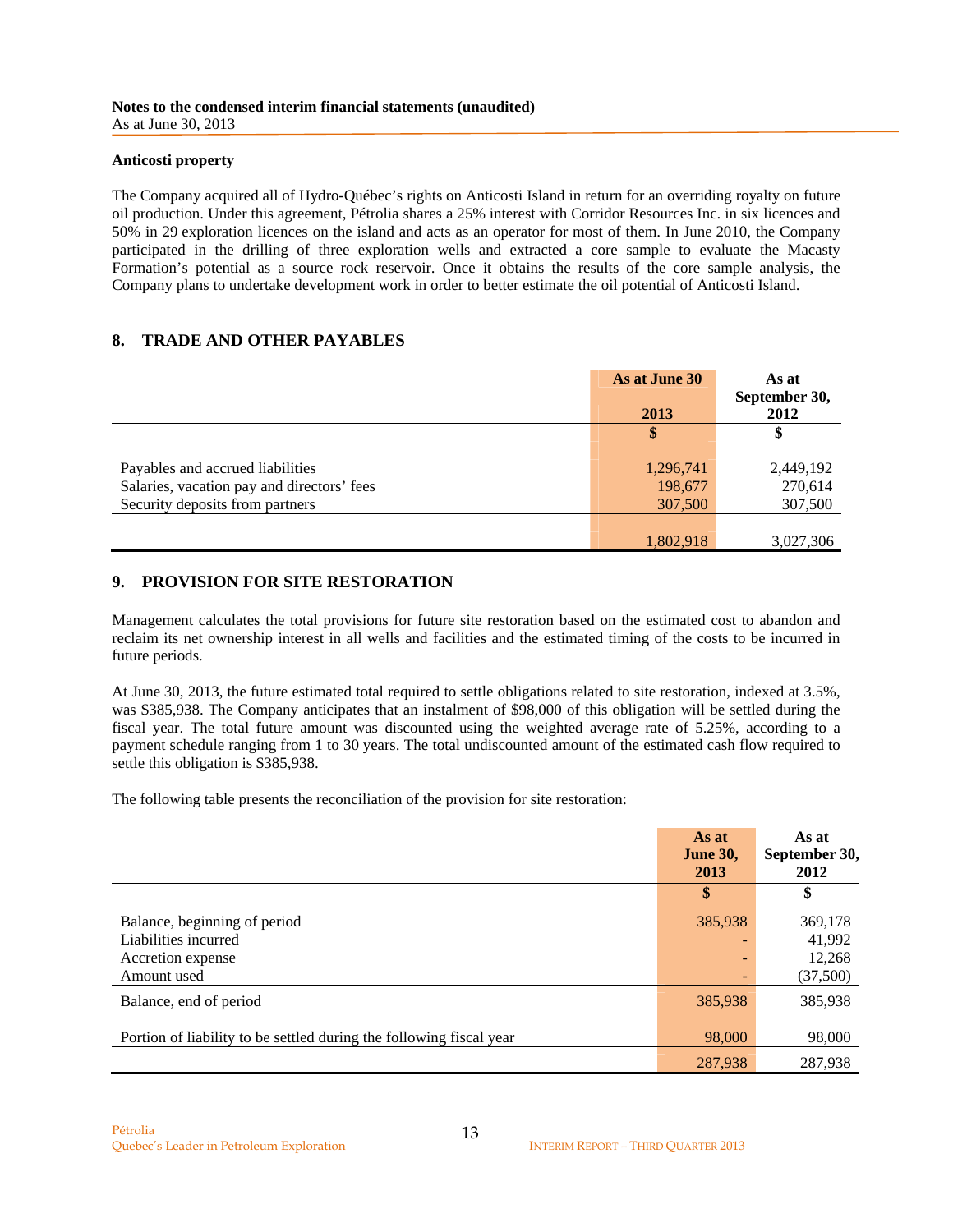## **10. LOANS AND BORROWINGS**

|                                                                                                                                                                                                                                                                                                                            | As at<br>September 30,<br>2011 | As at<br>September 30,<br>2012 |
|----------------------------------------------------------------------------------------------------------------------------------------------------------------------------------------------------------------------------------------------------------------------------------------------------------------------------|--------------------------------|--------------------------------|
| Bank loan, in the authorized amount of \$2,179,380, bearing interest at<br>the prime rate plus $5.5\%$ . The bank loan is secured by a \$2,615,256<br>mortgage on the universality of the Company's current and future claims<br>and receivables, with a first charge on refundable tax credits and future<br>tax credits. |                                |                                |
|                                                                                                                                                                                                                                                                                                                            | 2,179,380                      |                                |

# **11. SHARE CAPITAL**

#### **Authorized**

Unlimited number of common, participating, voting shares without par value.

| <b>Issued:</b>               | Nine months<br>ended June 30,<br>2013 |            | <b>Fiscal year</b><br>ended September 30, 2012 |            |
|------------------------------|---------------------------------------|------------|------------------------------------------------|------------|
|                              |                                       |            |                                                |            |
|                              | Number of<br>shares                   | Amount     | Number of<br>shares                            | Amount     |
|                              |                                       | \$         |                                                | S          |
| Balance, beginning of period | 66,585,750                            | 51,378,040 | 54,579,477                                     | 35,432,271 |
| Shares issued:               |                                       |            |                                                |            |
| Shares issued                | 957,050                               | 899,627    | 11,091,552                                     | 15,750,004 |
| Warrants exercised           |                                       |            | 264,721                                        | 344,136    |
| Exercise of share options    | 460,000                               | 478,600    | 650,000                                        | 460,208    |
| <b>Future taxes</b>          |                                       |            |                                                | 160,421    |
| Share issuance costs         |                                       | (129, 682) |                                                | (769,000)  |
|                              |                                       |            |                                                |            |
| Balance, end of period       | 68,002,800                            | 52,626,585 | 66,585,750                                     | 51,378,040 |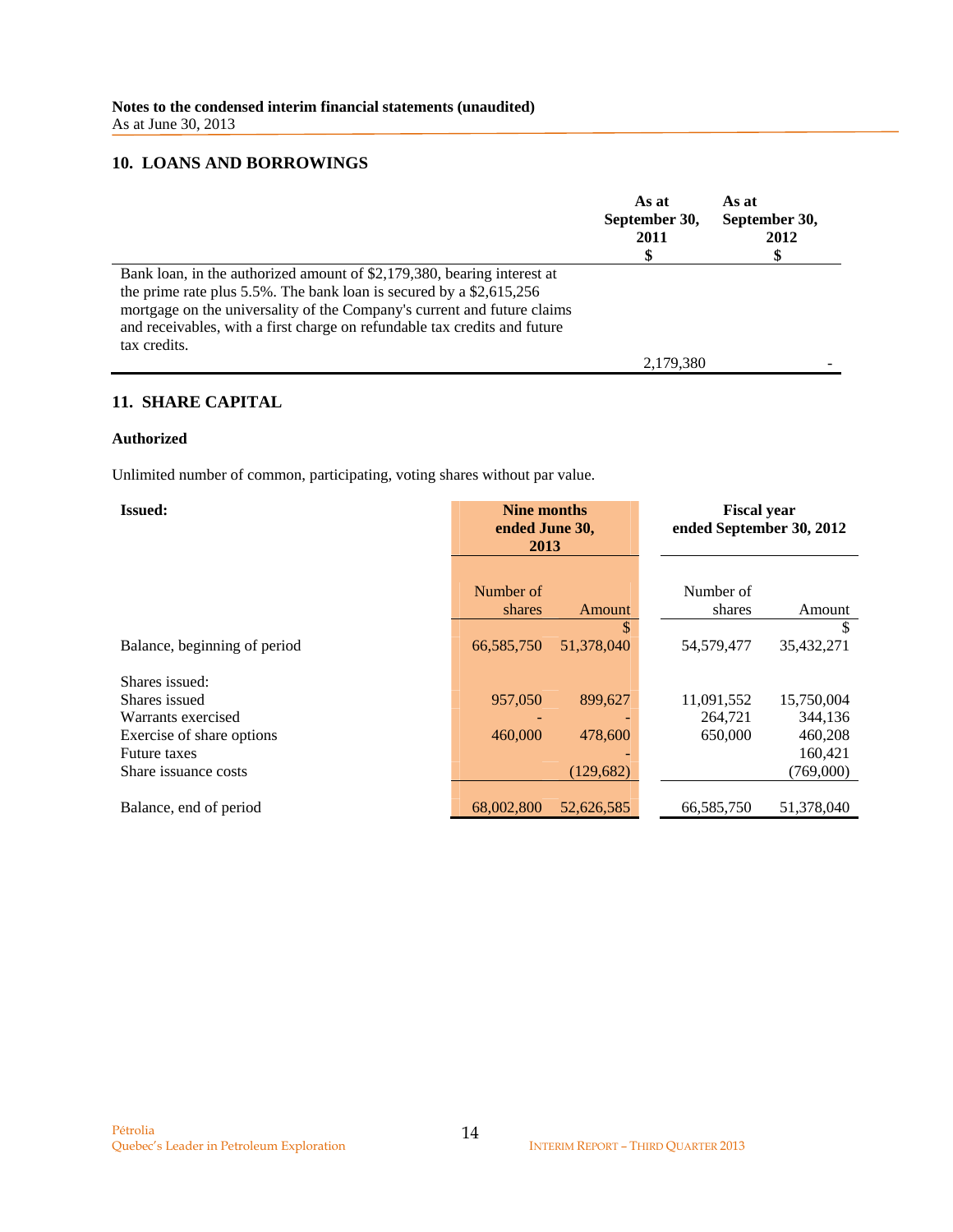#### **Warrants**

Outstanding warrants allow holders to subscribe to an equivalent number of common shares as follows:

|                              | <b>Nine months</b><br>ended June 30,<br>2013 |                     | <b>Fiscal year</b><br>ended September 30,<br>2012 |                     |
|------------------------------|----------------------------------------------|---------------------|---------------------------------------------------|---------------------|
|                              |                                              | Weighted<br>average |                                                   | Weighted<br>average |
|                              | Number of                                    | exercise            | Number of                                         | exercise            |
|                              | warrants                                     | price               | warrants                                          | price               |
|                              |                                              | \$                  |                                                   | S                   |
| Balance, beginning of period | 5,788,734                                    | 1.76                | 264,721                                           | 1.30                |
|                              |                                              |                     |                                                   |                     |
| Granted                      |                                              | ٠                   | 5,788,734                                         | 1.76                |
| Exercised                    |                                              | ٠                   | (264, 721)                                        | (1.30)              |
| Expired                      |                                              | ٠                   |                                                   |                     |
| Balance, end of period       | 5,788,734                                    | 1.76                | 5,788,734                                         | 1.76                |

The number of outstanding warrants that can be exercised for an equivalent number of common shares is established as follows:

|                              | <b>Nine months</b><br>ended June 30,<br>2013 |                    |                       |                   | ended September 30, | <b>Fiscal year</b><br>2012 |
|------------------------------|----------------------------------------------|--------------------|-----------------------|-------------------|---------------------|----------------------------|
| Expiry date                  | Number of<br>warrants                        | Exercise<br>price  | Number of<br>warrants | Exercise<br>price |                     |                            |
| May 14, 2014<br>May 15, 2015 | 242,958<br>5, 545, 776                       | \$<br>1.42<br>1.78 | 242,958<br>5,545,776  | 1.42<br>1.78      |                     |                            |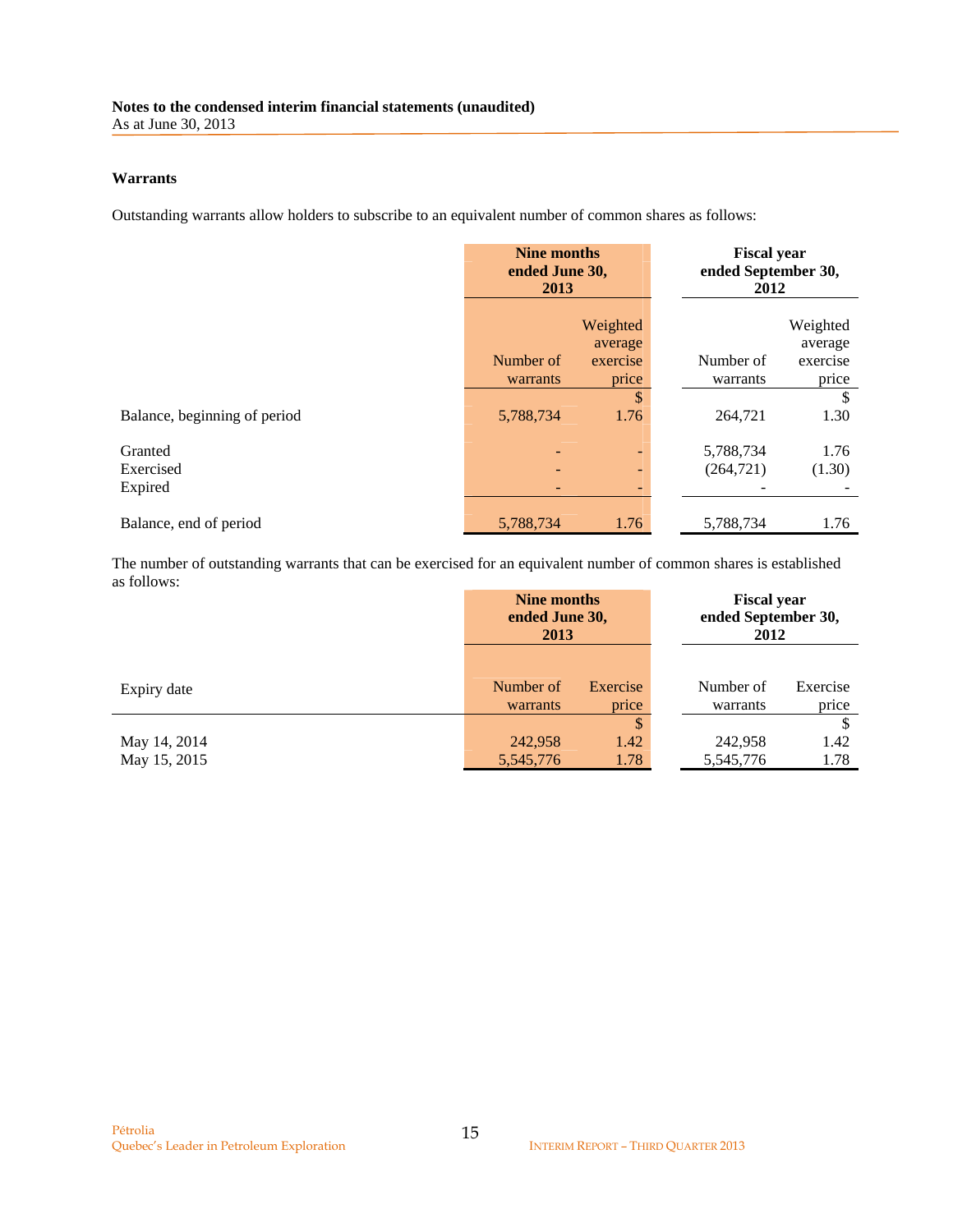#### **12. EMPLOYEE REMUNERATION**

#### **Employee benefits expense**

Expenses recognized for employee benefits are analyzed below:

|                                                                 | As at<br><b>June 30,</b><br>2013    | As at<br>September 30,<br>2012    |
|-----------------------------------------------------------------|-------------------------------------|-----------------------------------|
| Wages, salaries<br>Share-based payments                         | 1,694,757<br>1,137,106<br>2,831,863 | 2,223,643<br>639,692<br>2,863,335 |
| Less: salaries capitalized in exploration and evaluation assets | 1,000,298                           | 1,276,431                         |
| Employee benefits expense                                       | 1,831,565                           | 1,586,904                         |

#### **Share-based payment**

The Company has a share option plan that allows it to grant a maximum of 10% of the number of shares outstanding to its directors, officers, key employees and suppliers on a continuous basis. The exercise price of each option equals the market price or discounted market price of the underlying share on the day prior to the grant of the option. All options must be exercised no later than five years after the date of the grant. The options granted to directors vest immediately and over a period of three years for other participants.

All share-based employee remuneration will be settled in equity. The Company has no legal or constructive obligation to repurchase or settle the options.

Share options and weighted average prices are as follows for the reporting periods presented:

|                                        | Nine months<br>ended June 30, 2013 |                                                | <b>Fiscal year</b><br>ended September 30,<br>2012 |                                                |
|----------------------------------------|------------------------------------|------------------------------------------------|---------------------------------------------------|------------------------------------------------|
|                                        | Number of<br>options               | Weighted<br>average<br>exercise<br>price<br>\$ | Number<br>of options                              | Weighted<br>average<br>exercise<br>price<br>\$ |
| Outstanding at the beginning of period | 3,706,000                          | 1.16                                           | 3,276,250                                         | 0.84                                           |
| Granted<br>Exercised<br>Expired        | 2,370,000<br>(460,000)             | 1.03<br>0.62                                   | 1,341,000<br>(650,000)<br>(261, 250)              | 1.52<br>0.43<br>0.82                           |
| Outstanding at end of period           | 5,616,000                          | 1.15                                           | 3,706,000                                         | 1.16                                           |
| Exercisable                            | 3,616,750                          | (1.07)                                         | 2,221,500                                         | 1.09                                           |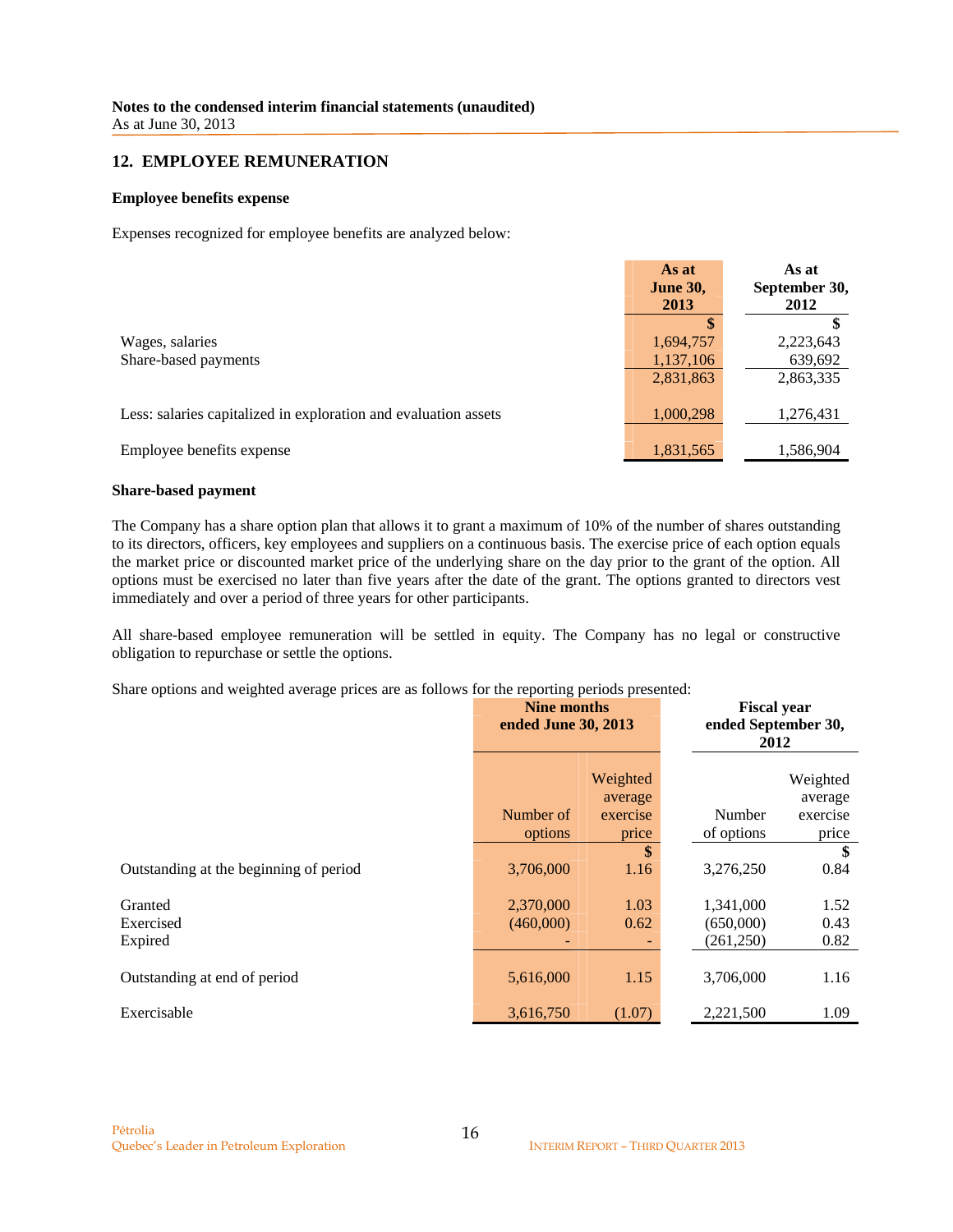#### **Notes to the condensed interim financial statements (unaudited)**  As at June 30, 2013

| <b>Options outstanding</b> |                |                  |                        |  |  |
|----------------------------|----------------|------------------|------------------------|--|--|
| Number of options          | Exercise price | Time to maturity | <b>Expiration</b> date |  |  |
|                            |                | Years            |                        |  |  |
| 327,500                    | 1.25           | $\boldsymbol{0}$ | July 7, 2013           |  |  |
| 60,000                     | 0.74           | 0.9              | May 21, 2014           |  |  |
| 270,000                    | 0.89           | 1.7              | February 25, 2015      |  |  |
| 672,500                    | 0.50           | 2.4              | December 8, 2015       |  |  |
| 75,000                     | 1.31           | 2.7              | February 25, 2016      |  |  |
| 500,000                    | 1.69           | 2.9              | May 18, 2016           |  |  |
| 1,266,000                  | 1.52           | 3.4              | December 4, 2016       |  |  |
| 75,000                     | 1.51           | 3.6              | February 22, 2017      |  |  |
| 2,220,000                  | 1.02           | 4.4              | December 10, 2017      |  |  |
| 150,000                    | 1.14           | 4.7              | February 28, 2018      |  |  |

The following table reflects share options issued and outstanding at June 30, 2013:

The following table reflects share options issued and outstanding at September 30, 2012:

| <b>Options outstanding</b> |                |                  |                        |  |  |
|----------------------------|----------------|------------------|------------------------|--|--|
| Number of options          | Exercise price | Time to maturity | <b>Expiration</b> date |  |  |
|                            | \$             | years            |                        |  |  |
| 400,000                    | 0.60           | 0.3              | February 12, 2013      |  |  |
| 327,500                    | 1.25           | 0.8              | July 7, 2013           |  |  |
| 120,000                    | 0.74           | 1.7              | May 21, 2014           |  |  |
| 270,000                    | 0.89           | 2.4              | February 25, 2015      |  |  |
| 672,500                    | 0.50           | 3.2              | December 8, 2015       |  |  |
| 75,000                     | 1.31           | 3.4              | February 25, 2016      |  |  |
| 500,000                    | 1.69           | 3.6              | May 18, 2016           |  |  |
| 1,266,000                  | 1.52           | 4.2              | December 4, 2016       |  |  |
| 75,000                     | 1.51           | 4.3              | February 22, 2017      |  |  |

The fair value of the options granted during the period was calculated using the Black-Scholes option-pricing model with the following weighted average assumptions:

|                               | March<br>2013 | <b>December</b><br>2012 | <b>May</b><br>2012 | <b>February</b><br>2012 |
|-------------------------------|---------------|-------------------------|--------------------|-------------------------|
| Share price at grant date     | 1.14          | 1.02                    | 1.42               | 1.51                    |
| Risk-free interest rate       | 1.18%         | 1.55%                   | 0.86%              | 3 %                     |
| Average expected volatility   | 102 %         | 102 %                   | 95 %               | 91 %                    |
| Average expected life (years) |               | $1 - 5$                 |                    |                         |
| Expected dividend yield       | Nil           | Nil                     | Nil                | Nil                     |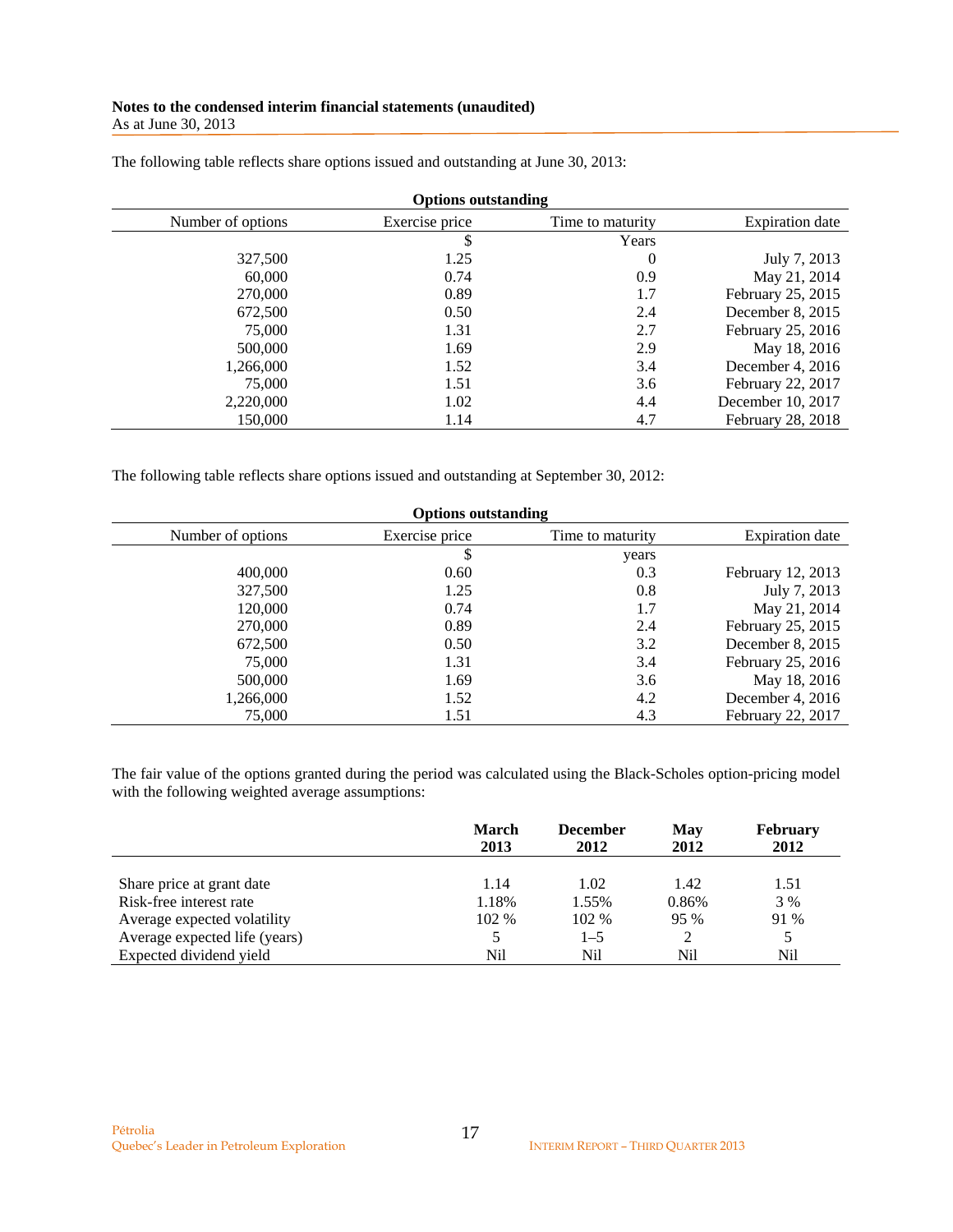#### **Notes to the condensed interim financial statements (unaudited)**  As at June 30, 2013

The underlying expected volatility was determined by reference to historical data of the Company's shares over a period of five years since the grant date.

Accordingly, the share-based payment was allocated as follows:

|                               |                   | <b>December</b> |                   |         |
|-------------------------------|-------------------|-----------------|-------------------|---------|
|                               | <b>March 2013</b> | 2012            | <b>March 2012</b> |         |
|                               |                   |                 |                   |         |
| Statement of income           | 128,700           | 804,420         | 36,968            | 469,741 |
| Deferred exploration expenses |                   | 109,486         | 43,732            | 89,251  |
|                               |                   |                 |                   |         |
| Total                         | 128,700           | 913,906         | 80,700            | 558,992 |

## **13. RELATED PARTY TRANSACTIONS**

The Company's related parties include other related parties and key management personnel, as described below.

Unless otherwise indicated, none of the transactions involve special terms or conditions and no guarantees were given or received. Outstanding balances are usually settled in cash.

#### **Transactions with key management personnel**

Key management personnel remuneration includes the following expenses:

|                               |         | Nine-month period<br>ended<br><b>June 30,</b> |  |
|-------------------------------|---------|-----------------------------------------------|--|
|                               | 2013    | 2012                                          |  |
|                               | \$      | \$                                            |  |
| Short-term employee benefits: |         |                                               |  |
| Salaries and benefits         | 543,191 | 419,135                                       |  |
| Attendance fees               | 86,100  | 94,915                                        |  |
| Total short-term benefits     | 629,291 | 514,050                                       |  |
| Share-based payments          | 94,500  | 410,944                                       |  |
| Total remuneration            | 723,791 | 924,994                                       |  |

During the 2013 reporting period, key management exercised 460,000 options (650,000 in 2012) granted under the share-based compensation plan. An amount of \$120,000 was granted to two officers under the loan program for the exercise of share options. The loans have a maximum term of nine months and bear interest at the Bank of Canada one-day rate.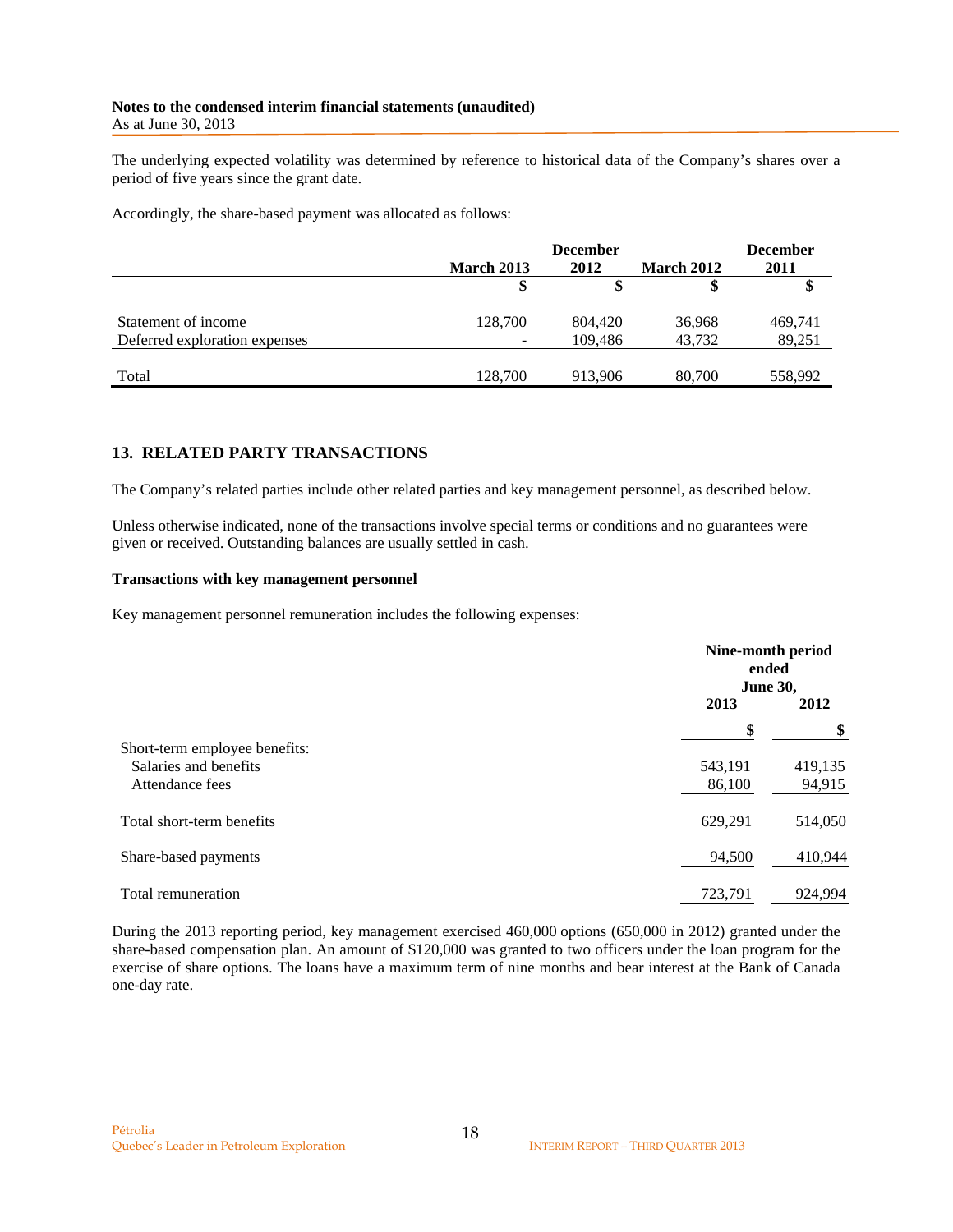#### **Related parties**

Transactions were carried out with two companies whose main officer (holding a minority interest) also serves on Pétrolia's Board:

|                                                                       |       | Nine-month period ended<br><b>June 30,</b> |  |  |
|-----------------------------------------------------------------------|-------|--------------------------------------------|--|--|
|                                                                       | 2013  | 2012                                       |  |  |
| Statement of financial position:<br>Exploration and evaluation assets | 9.128 | 2,394                                      |  |  |
| Statement of comprehensive income:<br>Other expenses                  | 6.885 | 6,830                                      |  |  |

The balance due from these companies was \$4,631 at June 30, 2013 (June 30, 2012 – \$26,067).

The Company entered into the following transactions with a company whose director also sits on Pétrolia's board:

|                                    |       | Nine months<br>ended June 30, |  |  |
|------------------------------------|-------|-------------------------------|--|--|
|                                    | 2013  | 2012                          |  |  |
| Statement of comprehensive income: |       |                               |  |  |
| Salaries and benefits              | 1.206 | 2,716                         |  |  |
| Office supplies and transportation | 827   | 700                           |  |  |

The balance due from this company was \$233 at June 30, 2013 (June 30, 2012 – \$2,900).

The Company entered into the following transactions with a close relative of a member of management, who provided services to the Company:

|                                  |      | Nine-month period ended<br><b>June 30,</b> |  |  |
|----------------------------------|------|--------------------------------------------|--|--|
|                                  | 2013 | 2012                                       |  |  |
| Statement of financial position: |      |                                            |  |  |
| Property, plant and equipment    | -    | 8,607                                      |  |  |
| Office maintenance               |      | 4,806                                      |  |  |

The balance owing this supplier was \$0 at June 30, 2013 (June 30, 2012 – \$0).

These transactions took place in the normal course of business and were measured at their exchange value, which is the consideration established and accepted by related parties.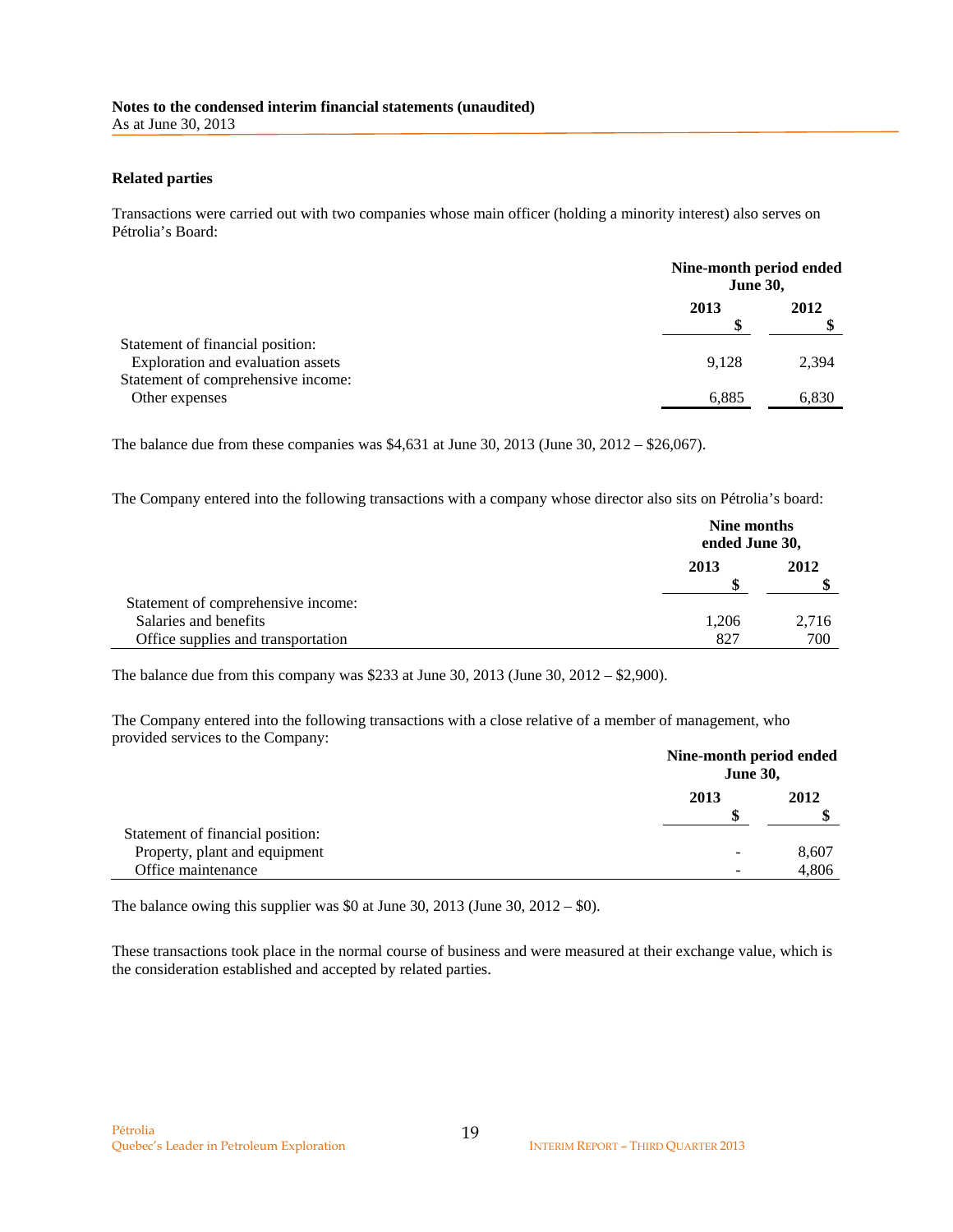## **14. CONTINGENCIES**

#### **Environment and letters of guarantee**

The Company's operations are subject to environmental protection legislation. Environmental consequences are difficult to predict, whether in terms of their outcomes, dates or impact. Currently, to the best of management's knowledge, the Company is operating in compliance with current legislation. Letters of guarantee in the amount of \$930,000 were issued in favour of the Ministère des Ressources naturelles to guarantee the work to shut down certain sites.

These letters are secured by guaranteed investment certificates (GICs) in an equivalent amount.

## **15. EVENTS SUBSEQUENT TO THE BALANCE SHEET DATE**

On July 10, 2013, the Company has entered into a bought deal private placement, where 1,428,572 Units of the Company was issued at a price of \$0.70 per Unit for total gross proceeds to the Company of \$1,000,000.